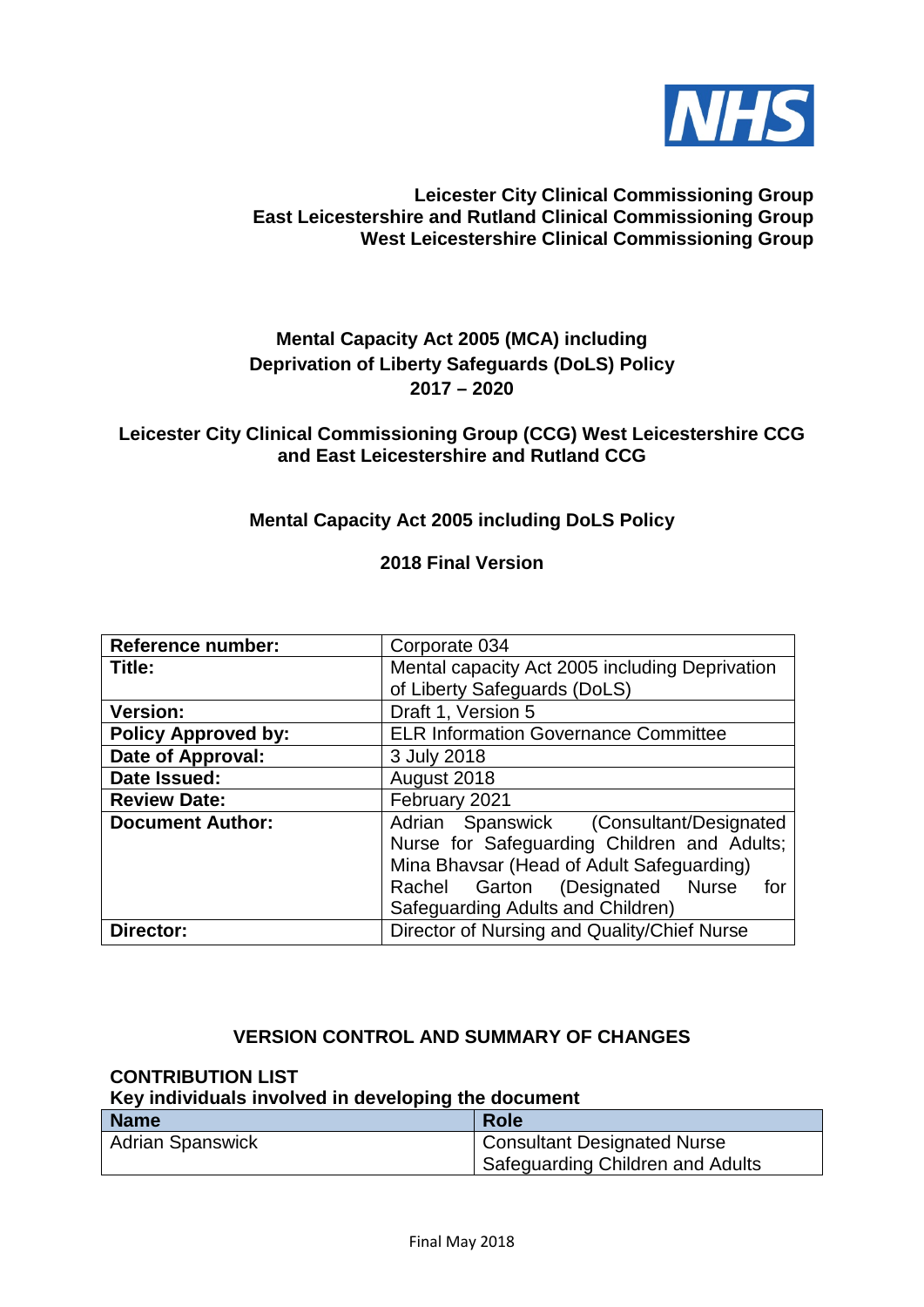| Mina Bhavsar         | Head of Adult Safeguarding        |  |
|----------------------|-----------------------------------|--|
| <b>Rachel Garton</b> | Designated Nurse for Safeguarding |  |
|                      | <sup>1</sup> Adults and Children. |  |

# **VERSION CONTROL AND SUMMARY OF CHANGES**

| <b>Version</b>            | <b>Date</b>      | <b>Comments</b>                                                                                                                                                                                                                                                                                                                                                                                                                                                                                                                                                                        | <b>Name/Role</b>                                                                                                                                 |
|---------------------------|------------------|----------------------------------------------------------------------------------------------------------------------------------------------------------------------------------------------------------------------------------------------------------------------------------------------------------------------------------------------------------------------------------------------------------------------------------------------------------------------------------------------------------------------------------------------------------------------------------------|--------------------------------------------------------------------------------------------------------------------------------------------------|
| number                    |                  | (description change and<br>amendments)                                                                                                                                                                                                                                                                                                                                                                                                                                                                                                                                                 |                                                                                                                                                  |
| Draft 1<br>V <sub>1</sub> | April 2017       | First draft of refreshed<br>document from June 2015                                                                                                                                                                                                                                                                                                                                                                                                                                                                                                                                    | <b>Adrian Spanswick</b><br><b>Consultant Designated</b><br><b>Nurse Safeguarding</b><br><b>Children and Adults</b><br>Mina Bhavsar Head of Adult |
| Draft 1                   | <b>July 2017</b> |                                                                                                                                                                                                                                                                                                                                                                                                                                                                                                                                                                                        | Safeguarding<br><b>Adrian Spanswick</b>                                                                                                          |
| V <sub>2</sub>            |                  |                                                                                                                                                                                                                                                                                                                                                                                                                                                                                                                                                                                        | <b>Consultant Designated</b><br><b>Nurse Safeguarding</b><br><b>Children and Adults</b><br>Mina Bhavsar Head of Adult                            |
| Draft 1<br>V <sub>3</sub> | November<br>2017 | Reviewed at request of<br>Safeguarding forum.<br>Changes made to:<br>Page 4:<br>Paragraphs 1.1, 1.2<br>amended.<br>Paragraph 1.4 added<br>relating to legal duties.<br>Paragraphs 2.1 and 2.4<br>amended.<br>Page 5:<br>Paragraphs 3.1, 4.1 and 4.3<br>amended.<br>Paragraph 4.2 changed to<br>include the 5 principles of<br>MCA.<br>Paragraph 4.5 added.<br>Pages 6, 7 and 8:<br>Given DoLS standalone<br>section, added paragraphs<br>and reorganised section.<br><b>Cheshire West separate</b><br>section added in paragraph<br>6.5 and added link to DoLS<br>authorisation forms. | Safeguarding<br>Rachel Garton, Designated<br><b>Nurse Safeguarding Adults</b><br>and Children                                                    |
|                           |                  | Pages 10-13:                                                                                                                                                                                                                                                                                                                                                                                                                                                                                                                                                                           |                                                                                                                                                  |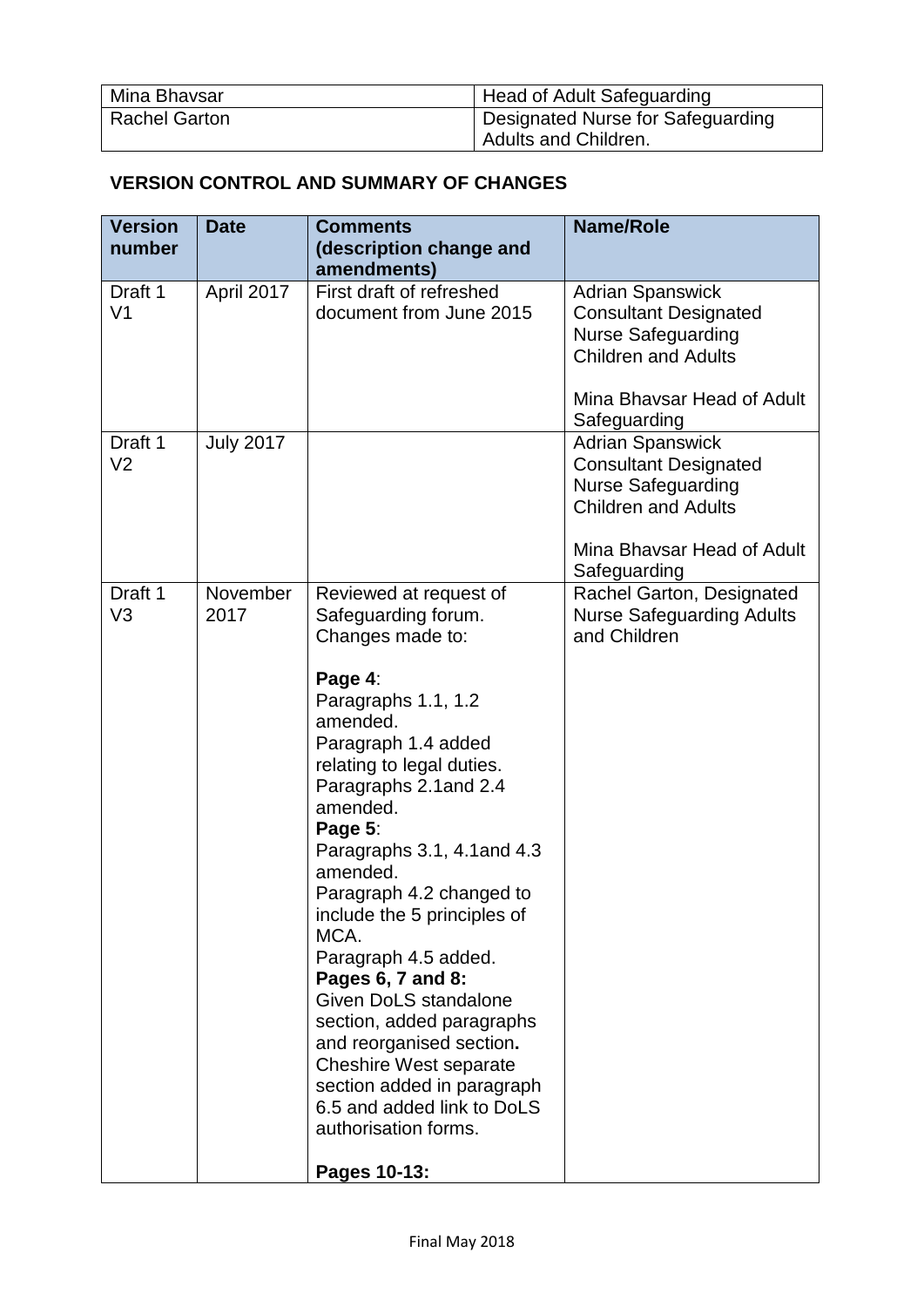| <b>Version</b>       | <b>Date</b>                         | <b>Comments</b>                                                                                                                                                                                                                                                                                                                                                                                                                                                                                                                                                                                                                                                | <b>Name/Role</b>                                                              |
|----------------------|-------------------------------------|----------------------------------------------------------------------------------------------------------------------------------------------------------------------------------------------------------------------------------------------------------------------------------------------------------------------------------------------------------------------------------------------------------------------------------------------------------------------------------------------------------------------------------------------------------------------------------------------------------------------------------------------------------------|-------------------------------------------------------------------------------|
| number               |                                     | (description change and                                                                                                                                                                                                                                                                                                                                                                                                                                                                                                                                                                                                                                        |                                                                               |
|                      |                                     | amendments)                                                                                                                                                                                                                                                                                                                                                                                                                                                                                                                                                                                                                                                    |                                                                               |
|                      |                                     | Accountabilities,<br>responsibilities and<br>governance section<br>restructured. Added in Role<br>of Designated MCA lead and<br>information on IMCA service.<br>Added section 10- details of<br>how to access advice from<br>the hosted team.                                                                                                                                                                                                                                                                                                                                                                                                                  |                                                                               |
|                      |                                     | Page 15:<br>Additional reference added.                                                                                                                                                                                                                                                                                                                                                                                                                                                                                                                                                                                                                        |                                                                               |
|                      |                                     | <b>Throughout:</b> where there is<br>reference to Leicester City<br>CCG, this has been<br>amended to include ELR and<br>WL CCG's.                                                                                                                                                                                                                                                                                                                                                                                                                                                                                                                              |                                                                               |
| Draft 1<br>Version 4 | 17 <sup>th</sup><br>January<br>2018 | Page 8. Paragraph 5.2<br>amended to include<br>additional statement<br>regarding Court of protection<br>to aid clarity (CoP<br>information was paragraph<br>5.5 in previous version).<br>Paragraph 5.3 added as an<br>additional point relating to<br>Deprivations resulting from<br><b>Community Treatment</b><br>orders.<br>Pages 10-12.<br>Paragraph 8.1 Changed<br>Director of Nursing to<br>Director of Nursing/Chief<br>Nurse and Quality Lead.<br>Same amendment made<br>paragraph 8.2, 8.2.1 and 8.5.<br>Paragraph 8.2.1 Added West<br>Leicestershire and East<br>Leicestershire and Rutland<br>Governance Committees.<br>Previously only City listed. | Rachel Garton, Designated<br><b>Nurse Safeguarding Adults</b><br>and Children |
|                      |                                     | 8.4 Point added regarding<br>support from the CCG                                                                                                                                                                                                                                                                                                                                                                                                                                                                                                                                                                                                              |                                                                               |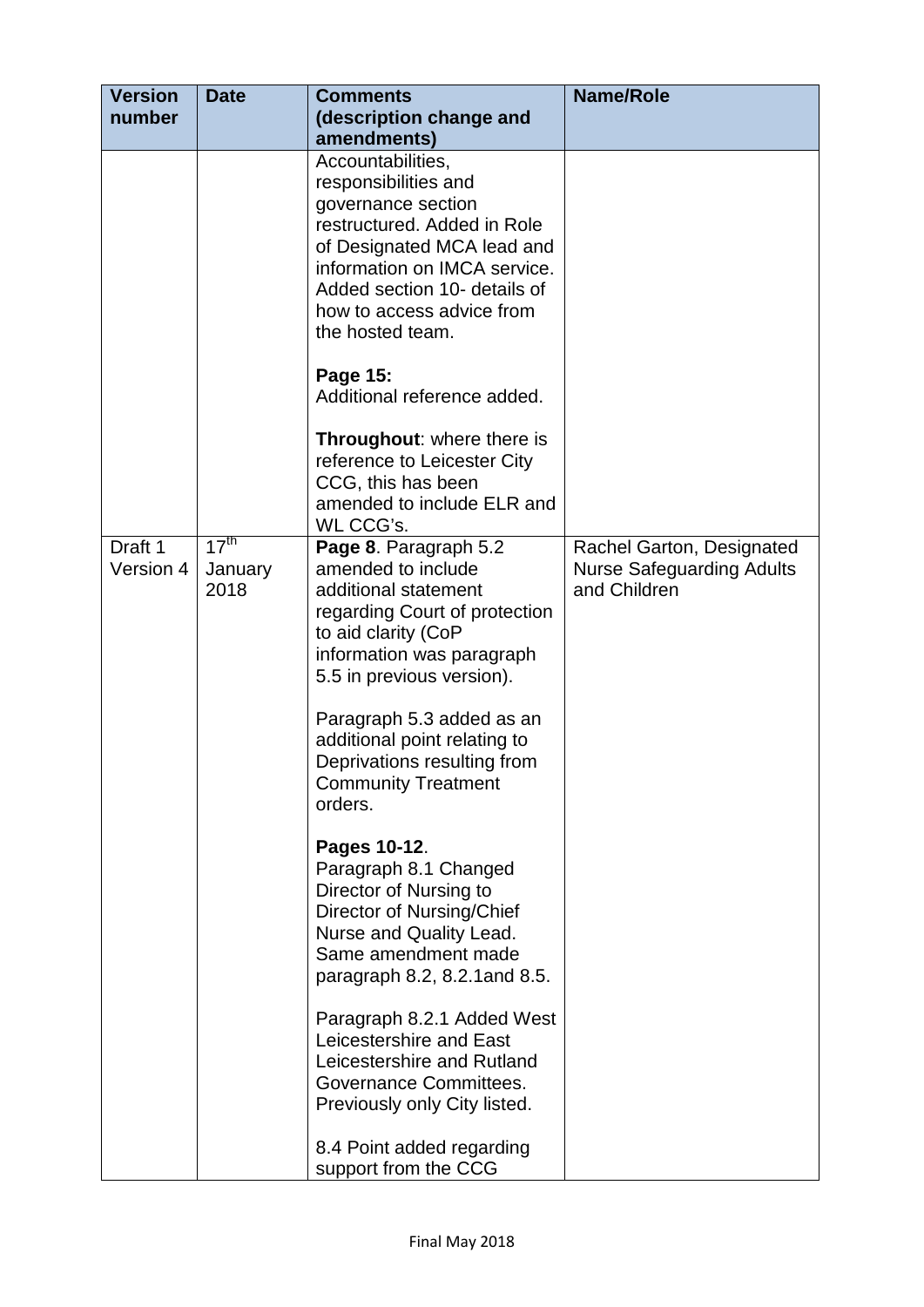| <b>Version</b> | <b>Date</b>           | <b>Comments</b>                                            | <b>Name/Role</b> |
|----------------|-----------------------|------------------------------------------------------------|------------------|
| number         |                       | (description change and                                    |                  |
|                |                       | amendments)                                                |                  |
|                |                       | related to MCA for those                                   |                  |
|                |                       | services funded by voluntary                               |                  |
|                |                       | grant.                                                     |                  |
|                |                       |                                                            |                  |
|                |                       | 8.6 Changes made to                                        |                  |
|                |                       | section re responsibilities of                             |                  |
|                |                       | CCG staff- bullet point 4                                  |                  |
|                |                       | changed to "for those staff                                |                  |
|                |                       | who" as opposed to just staff                              |                  |
|                |                       | generally.                                                 |                  |
|                |                       |                                                            |                  |
|                |                       | Page 15. Paragraph 10.1                                    |                  |
|                |                       | added care homes in                                        |                  |
|                |                       | addition to own homes.                                     |                  |
| Draft 1        | 8 <sup>th</sup> March | Page 7 section 1.4. Wording                                |                  |
| Version 5      | 2018                  | changes however no change                                  |                  |
|                |                       | to context/message.                                        |                  |
|                |                       |                                                            |                  |
|                |                       | Page 8 Section 3.4 Link to                                 |                  |
|                |                       | policy removed.                                            |                  |
|                |                       |                                                            |                  |
|                |                       | Page 13 Section 8.5. Named                                 |                  |
|                |                       | Lead for MCA changed to                                    |                  |
|                |                       | Designated Nurse for                                       |                  |
|                |                       | Safeguarding Adults as                                     |                  |
|                |                       | opposed to Consultant                                      |                  |
|                |                       | Designated Nurse.                                          |                  |
|                |                       |                                                            |                  |
|                |                       | Section 8.6- added: Staff in                               |                  |
|                |                       | clinical roles should access                               |                  |
|                |                       | MCA training as agreed with                                |                  |
|                |                       | their line                                                 |                  |
|                |                       | manager/safeguarding Lead.                                 |                  |
|                |                       |                                                            |                  |
|                |                       | Page 14 section 8.6 after                                  |                  |
|                |                       | bullet point 8, two points<br>added: 1. Staff should alert |                  |
|                |                       | potential deprivations of                                  |                  |
|                |                       | liberty to the Local Authority,                            |                  |
|                |                       | and for fully health funded                                |                  |
|                |                       | patients also the CCG. 2.                                  |                  |
|                |                       | Staff who are not                                          |                  |
|                |                       | responsible for designing                                  |                  |
|                |                       | and implementing care                                      |                  |
|                |                       | packages but may see                                       |                  |
|                |                       | patents in a clinical capacity                             |                  |
|                |                       | should also report any                                     |                  |
|                |                       | potential deprivations of                                  |                  |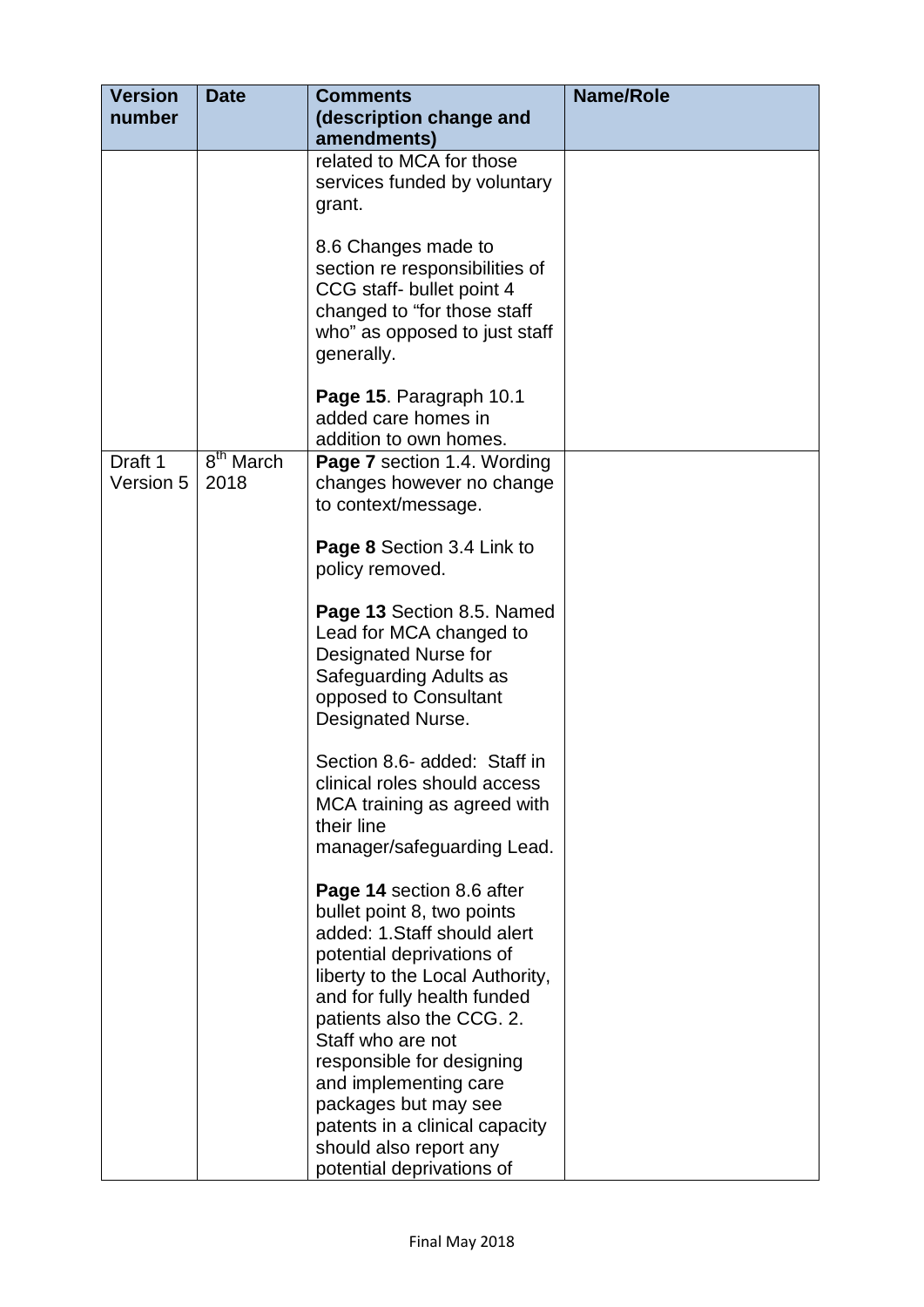| <b>Version</b><br>number | <b>Date</b> | <b>Comments</b><br>(description change and<br>amendments) | <b>Name/Role</b> |
|--------------------------|-------------|-----------------------------------------------------------|------------------|
|                          |             | liberty as described in the<br>above point.               |                  |

| Circulated to the following individuals for comments |                                     |                                                 |                                                                                                                                                                                                                                                                                                                                            |
|------------------------------------------------------|-------------------------------------|-------------------------------------------------|--------------------------------------------------------------------------------------------------------------------------------------------------------------------------------------------------------------------------------------------------------------------------------------------------------------------------------------------|
| <b>Version</b>                                       | <b>Date</b>                         | <b>Name</b>                                     | <b>Comments</b>                                                                                                                                                                                                                                                                                                                            |
| <b>Number</b>                                        |                                     |                                                 |                                                                                                                                                                                                                                                                                                                                            |
| Version<br>No 3                                      | 6 <sup>th</sup><br>December<br>2017 | <b>LLR CCG's Safeguarding</b><br>Forum members. | Comments outlining typing<br>errors, inclusion accurate<br>data regarding accountable<br>officer titles and ensuring all<br>3 CCGS were cited where<br>required.                                                                                                                                                                           |
|                                                      |                                     |                                                 | Request to consider<br>inclusion of information<br>related to the Court of<br>Appeal Judgement: PJ (A<br>Patient) v A Local Health<br>Board and Secretary of<br>State for Justice v MM.<br>Consideration to be given to<br>inclusion of CCG duties<br>related to support around<br>MCA for providers funded<br>via voluntary grant system. |
|                                                      |                                     |                                                 | Clarity required in relation to<br>the circumstances when<br>DoLS is not applicable and<br>CoP authorisation of a<br>deprivation is required.<br>Policy amended to include<br>all points as outlined in<br>preceding section.                                                                                                              |
| Version<br>No 4                                      | $4th$ Feb<br>2018                   | LLR CCG's Safeguarding<br>Forum members.        | Comments outlining typing<br>errors and also the need to<br>reflect changes in MCA<br>responsibility within the<br>safeguarding designate<br>team.<br>Comments related to<br>training and the need for                                                                                                                                     |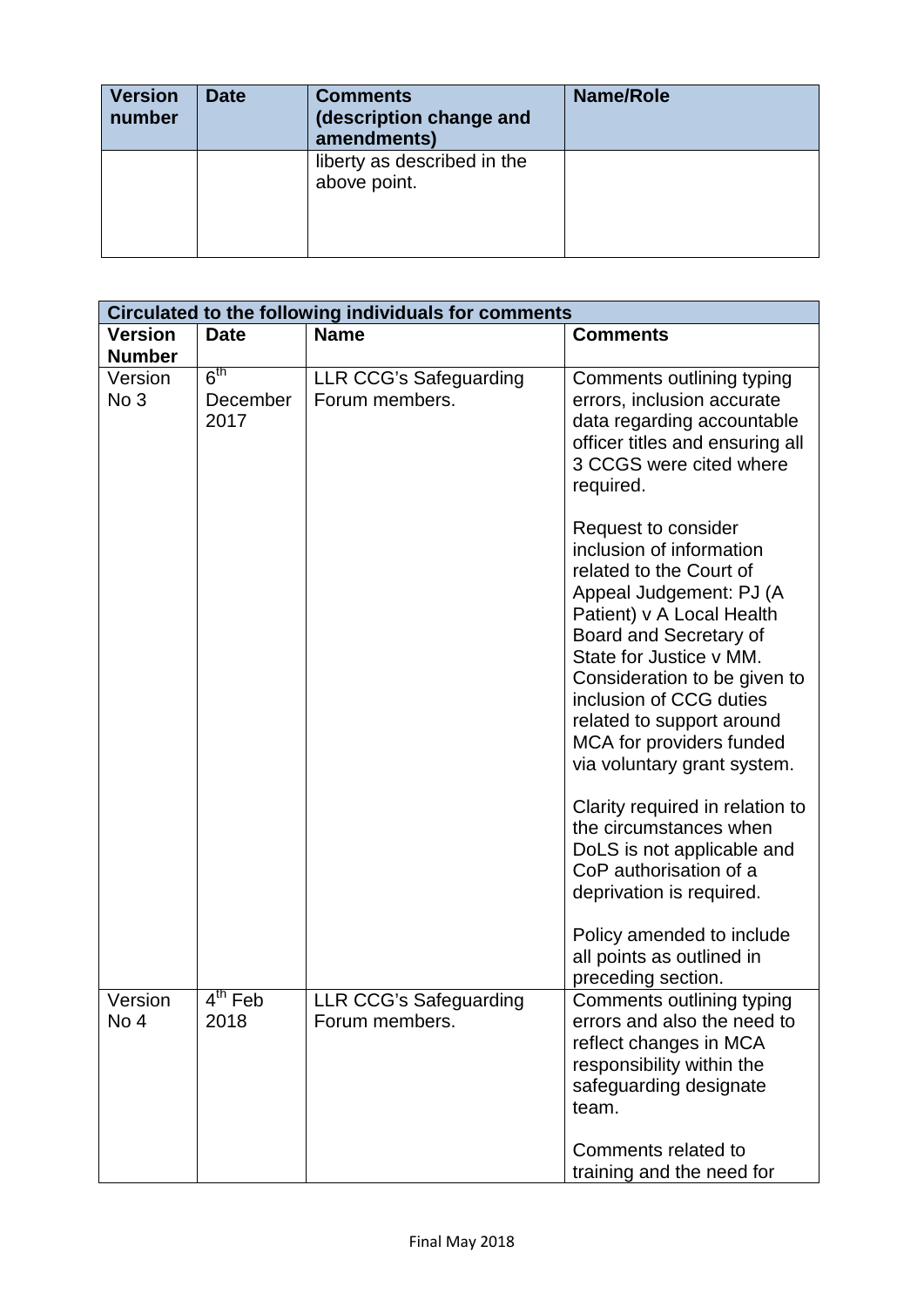|                  |                    |                                                      | clarity relating to CCG and<br>staff responsibilities with<br>regard to recognising and<br>responding to potential or<br>actual deprivation of liberty.<br>Policy amended to include<br>all points as outlined in<br>preceding section. |
|------------------|--------------------|------------------------------------------------------|-----------------------------------------------------------------------------------------------------------------------------------------------------------------------------------------------------------------------------------------|
| Final<br>version | $3rd$ July<br>2018 | <b>ELR CCG Integrated</b><br><b>Governance Group</b> | Requested to replace<br>reference to Data Protection<br>Act with GDPR.<br>Requested to remove<br>reference to GP at 10.1                                                                                                                |

| DATE   Final Draft of Refreshed Document 2018 |
|-----------------------------------------------|
|                                               |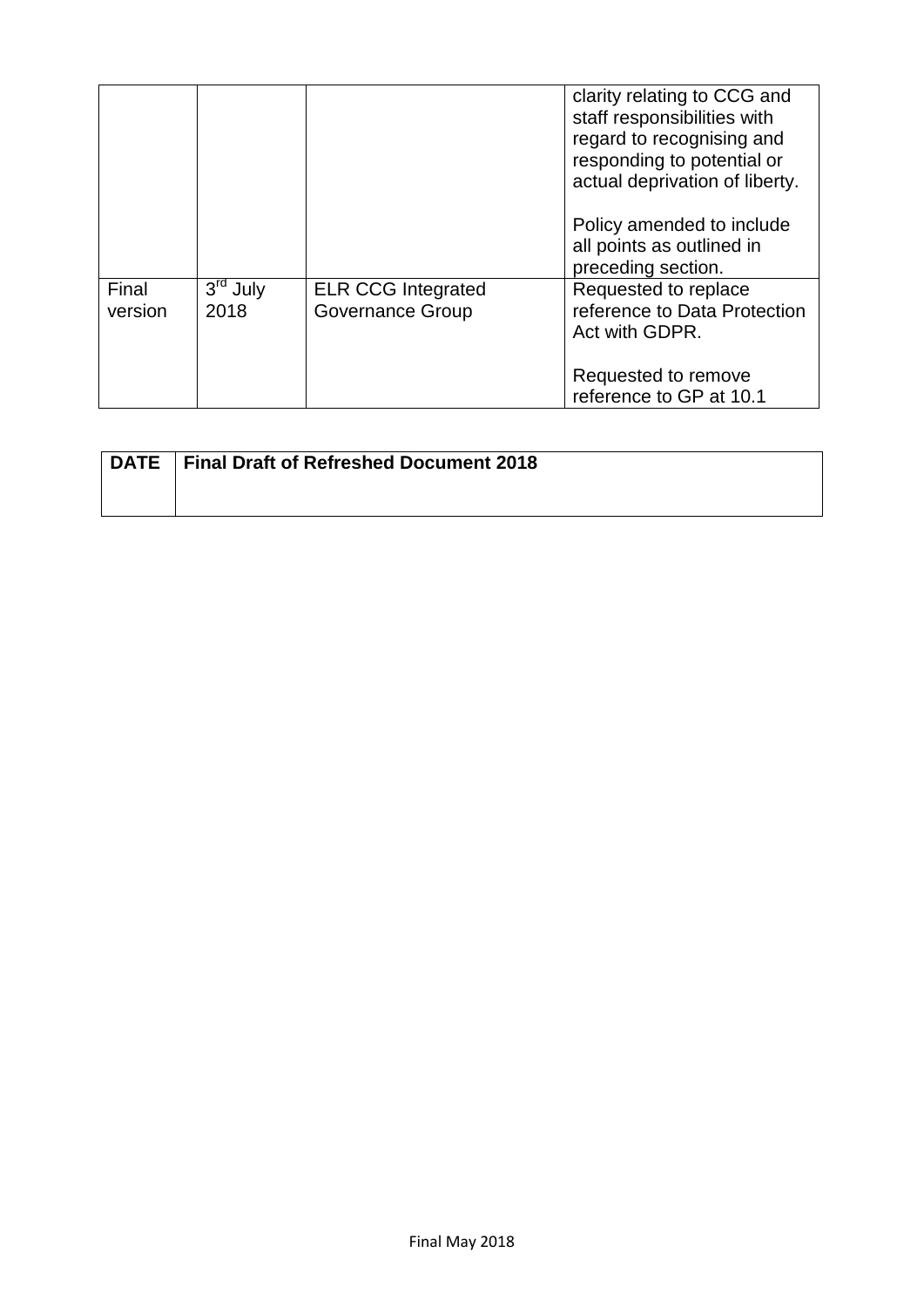# **CONTENTS**

| <b>Item</b>    | <b>Item</b>                                                    | Page           |
|----------------|----------------------------------------------------------------|----------------|
| 1              | <b>Introduction</b>                                            | 7              |
| $\overline{2}$ | <b>Policy Statement</b>                                        | $\overline{7}$ |
| $\mathbf{3}$   | <b>Scope of the Policy</b>                                     | 8              |
| 4              | <b>Definition</b>                                              | 8              |
| 5              | <b>Deprivation of Liberty Safeguards (DoLS)</b>                | 9              |
| 6              | <b>Supreme Court Ruling: Cheshire West</b>                     | 10             |
| $\overline{7}$ | <b>Legislation/Guidance</b>                                    | 11             |
| 8              | <b>Accountabilities, Responsibilities and Governance</b>       | 11             |
| 8.2            | <b>Responsibilities of the Director of Nursing and Quality</b> | 11             |
| 8.3            | <b>Responsibilities of the Safeguarding Group</b>              | 12             |
| 8.4            | <b>Responsibilities of the CCG</b>                             | 12             |
| 8.5            | Role of the Designated MCA Lead                                | 13             |
| 8.6            | <b>Responsibilities of all CCG staff</b>                       | 13             |
| 8.7            | <b>Responsibility of Providers</b>                             | 14             |
| 9              | <b>Information Governance</b>                                  | 14             |
| 10             | <b>Advice and Support</b>                                      | 15             |
| 11             | <b>Policy Governance and Monitoring</b>                        | 15             |
| 12             | <b>Due Regard</b>                                              | 15             |
|                | <b>Appendix 1- References</b>                                  | 16             |
|                | Appendix 2 - Due Regard (Equality Analysis)                    | 17             |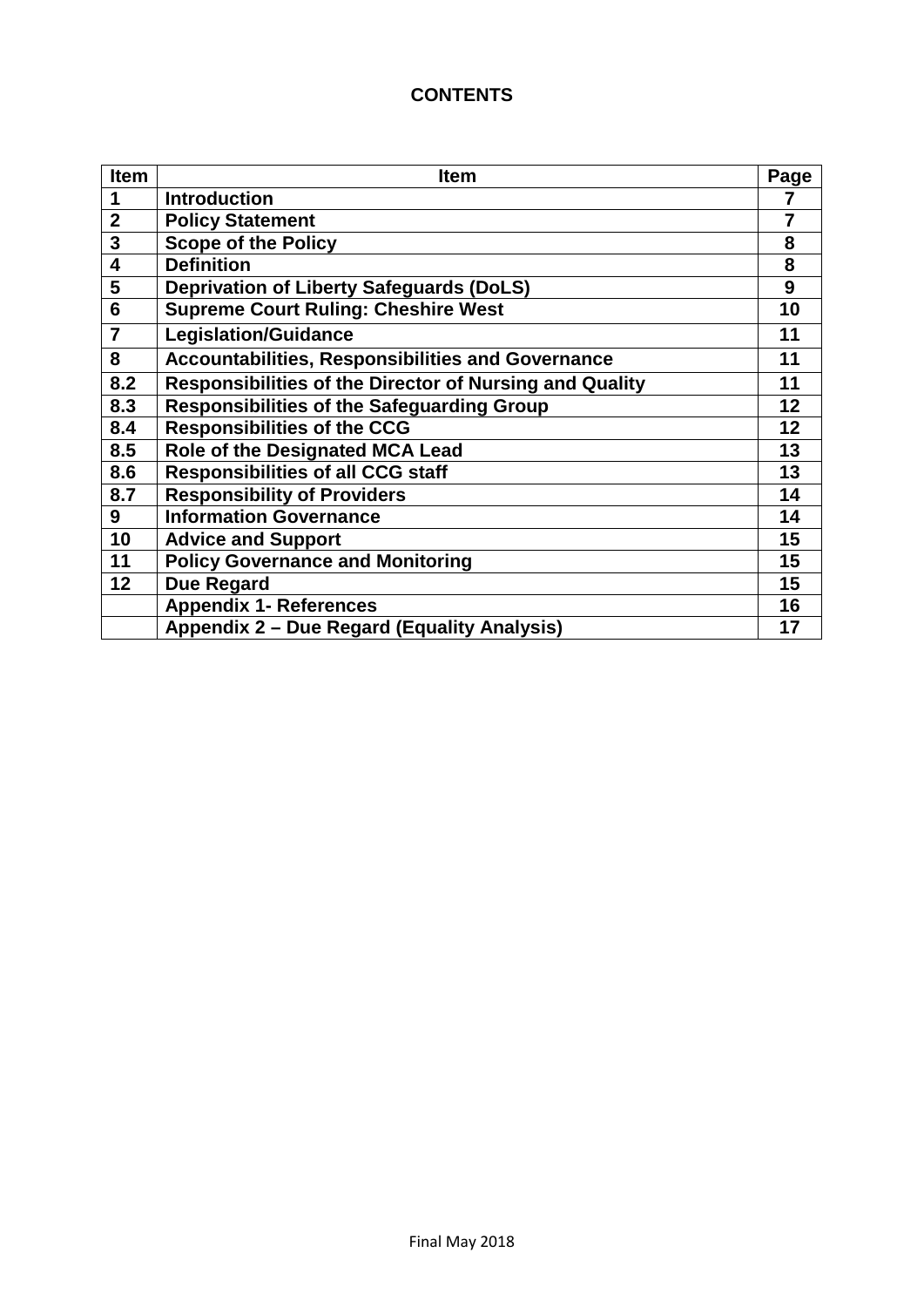## **1. INTRODUCTION**

- 1.1. This policy outlines how Leicester City, West Leicestershire and East Leicestershire and Rutland Clinical Commissioning Groups, (thereafter known as the CCGs) will discharge the statutory obligations of the Mental Capacity Act 2005 (MCA) within their commissioning duties.
- 1.2. The Mental Capacity Act 2005 (MCA) is a statutory framework that is intended to assist and support people who lack capacity to make decisions for themselves, or have capacity and want to make preparations should they lack capacity in the future. The act aims to balance an individual's right to make decisions for themselves with their right to be protected from harm if they lack the capacity to make particular decisions. In which case the act provides a framework for anyone who is making these decisions on their behalf.
- 1.3. The MCA is accompanied by a statutory code of practice, which explains how it will work on a day to day basis for health professionals and can be accessed via by the following link: [www.justice.gov.uk/downloads/protecting-the](http://www.justice.gov.uk/downloads/protecting-the-vulnerable/mca/mca-code-practice-0509.pdf)[vulnerable/mca/mca-code-practice-0509.pdf.](http://www.justice.gov.uk/downloads/protecting-the-vulnerable/mca/mca-code-practice-0509.pdf)
- 1.4. The code outlines certain individuals who are under a formal duty to have regard for the code when working with or caring for adults who may lack capacity to make a particular decision. This includes people acting in a professional capacity for, or in relation to a person who lacks capacity such as Doctors, Dentists, Nurses, Therapists, Paramedics, or people being paid for acts in relation to a person who lacks capacity such as care workers providing domiciliary care services (not exhaustive lists).

#### **2. POLICY STATEMENT**

- 2.1. The CCGs hold statutorily responsibility for ensuring that the organisations from which it commissions services have systems in place which safeguard vulnerable children and adults at risk. This includes ensuring that commissioned services provide MCA compliant care.
- 2.2. The CCGs will ensure that commissioned services provide assurances that meet their statutory responsibilities to the people who are without capacity to consent to care and treatment.
- 2.3. The CCGs will ensure through existing monitoring arrangements that all staff employed by them are aware of their responsibilities under the MCA within their given commissioning roles.
- 2.4. The MCA including Deprivation of Liberty Safeguards (DoLS) Policy should be read in conjunction with the CCG combined Children and Adult Safeguarding Policy July 2017 and the Leicester, Leicestershire and Rutland Safeguarding Adults Board policies and procedures (MAPP).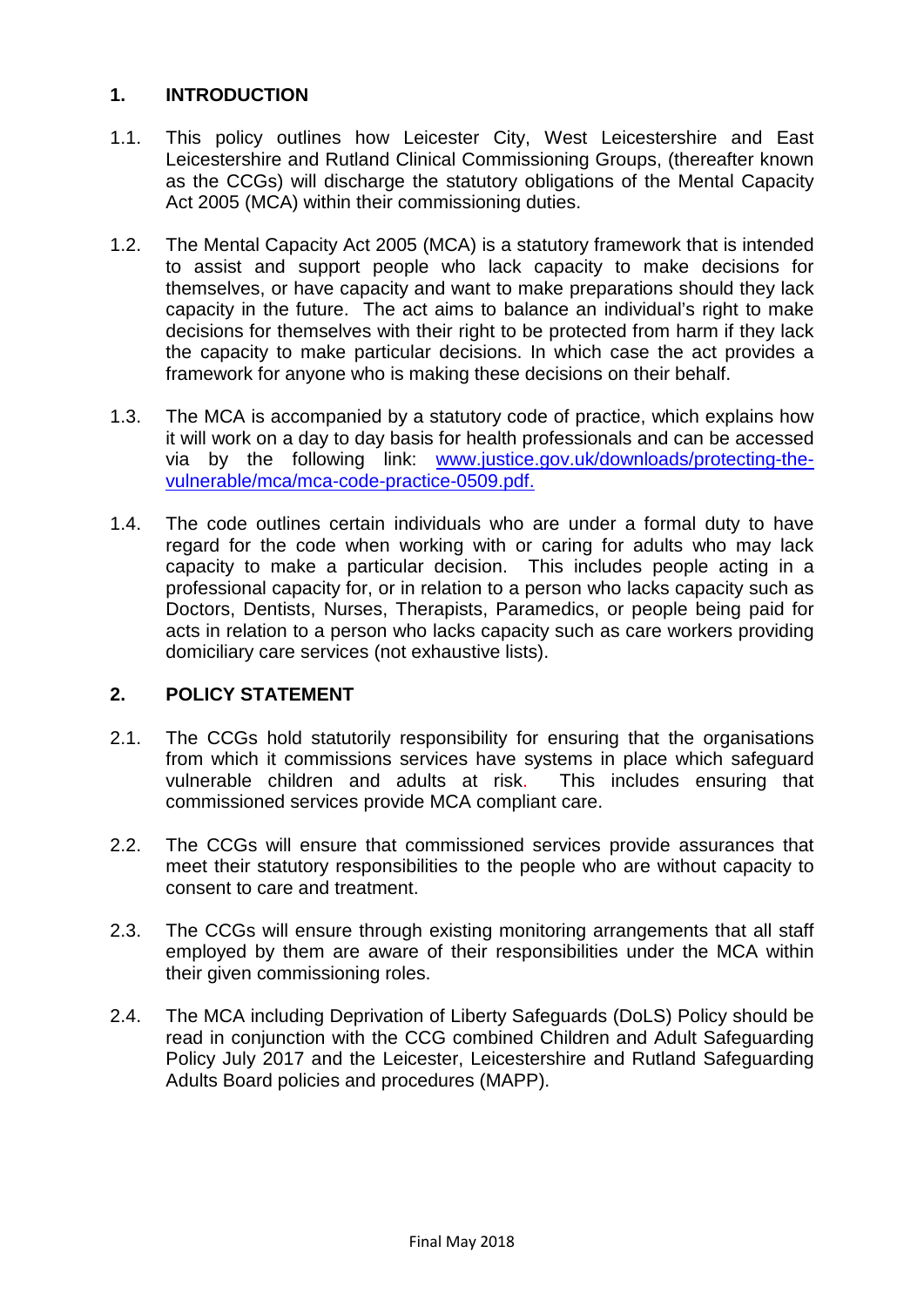## **3. SCOPE OF THE POLICY**

- 3.1. This policy applies to all staff working within the CCG (permanent or temporary, including volunteers and agency staff).
- 3.2. The key principles are applicable to all services commissioned by the CCG.
- 3.3. All employees of the CCG have an individual responsibility for the protection and safeguarding of children, young people and vulnerable adults including people who lack capacity.
- 3.4. All managers must ensure that their staff are aware of this policy and know how to access it.
- 3.5. Managers should also ensure the implementation of the policy in accordance with their line of responsibility and accountability.

#### **4. DEFINITION**

- 4.1. The Mental Capacity Act 2005 (MCA) applies to all patients/service users aged 16, or over, who lack capacity to make a particular decision or who want to plan for the future, and covers decisions about life changing event as well as everyday matters. Everyone working with and/or caring for an adult who may lack capacity to make specific decision must comply with this Act when making decision or acting for that person when an individual lacks capacity to make a particular decision for themselves.
- 4.2. The Mental Capacity Act 2005 (MCA) is designed to promote the empowerment of individuals and the protection of their rights. The MCA is built on five statutory principles that guide and inform all decision making in relation to people who may lack capacity in some aspect of their lives, the five statutory principles are:
	- A person must be assumed to have capacity unless it is established that they lack capacity.
	- A person is not to be treated as unable to make a decision unless all practicable steps to help him to do so have been taken without success.
	- A person is not to be treated as unable to make a decision merely because he or she makes an unwise decision.
	- An act done, or decision made, under this Act for or on behalf of a person who lacks capacity must be done, or made, in his best interests\*.
	- Before the act is done, or the decision is made, regard must be had to whether the purpose for which it is needed can be as effectively achieved in a way that is less restrictive of the person's rights and freedom of action.

\* *Details regarding Best Interests can be found in the Mental Capacity Act Code of Practice, Chapter 5:* [www.justice.gov.uk/downloads/protecting-the](http://www.justice.gov.uk/downloads/protecting-the-vulnerable/mca/mca-code-practice-0509.pdf)[vulnerable/mca/mca-code-practice-0509.pdf.](http://www.justice.gov.uk/downloads/protecting-the-vulnerable/mca/mca-code-practice-0509.pdf)

4.3. The MCA underpins all health and social care commissioning and practice.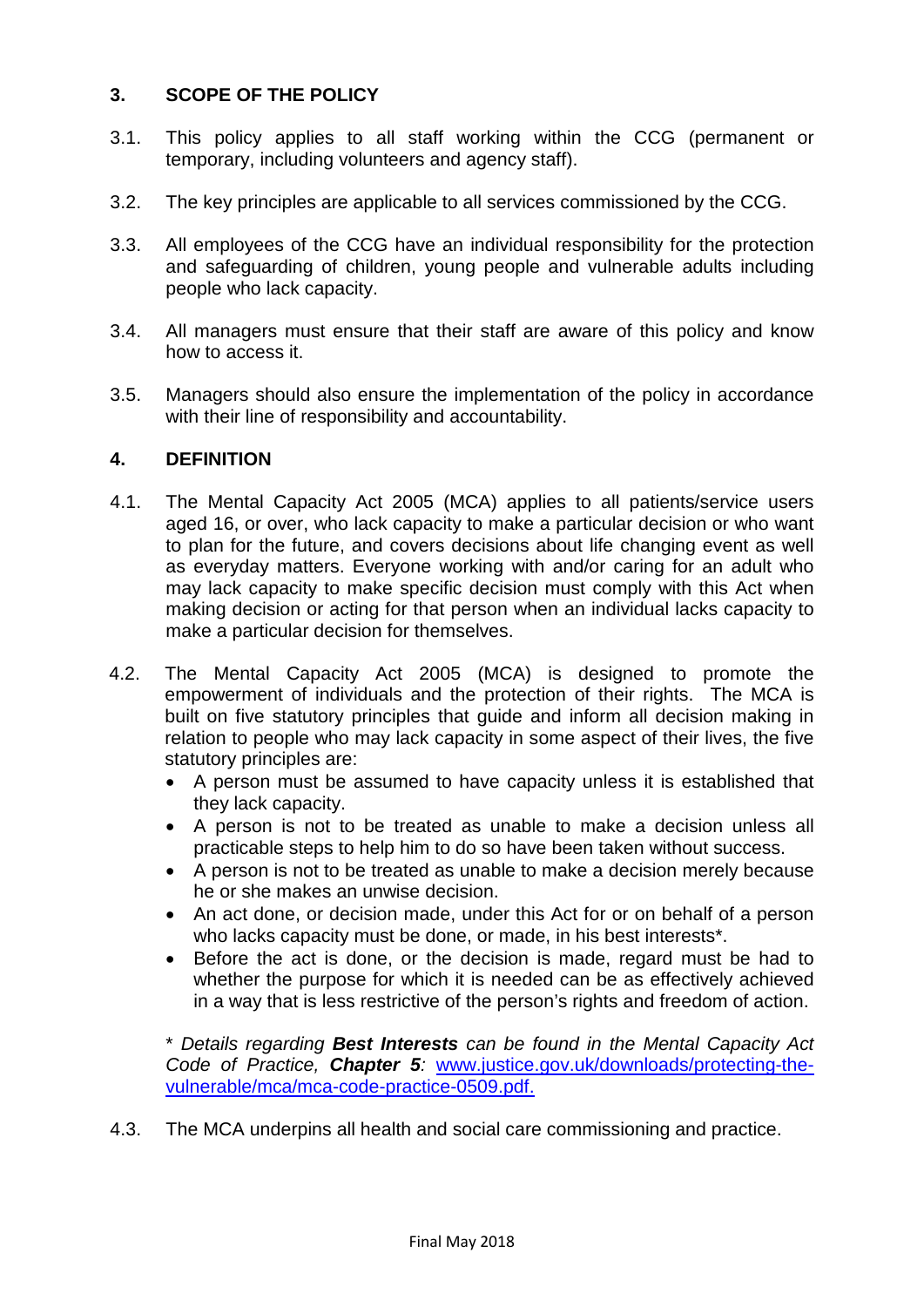- 4.4. The MCA provides legal protection from liability for carrying out certain actions in connection with care and treatment of people provided that staff have:
	- Observed the principles of the MCA
	- Carried out, or been party to, an assessment of capacity and reasonably believe that the person lacks capacity in relation to the matter in question **and**;
	- You reasonably believe the action you have taken is in the best interests of the person.
- 4.5. Provided you have complied with the MCA in assessing capacity and acting in the person's best interests you will be able to diagnose and treat patients who do not have the capacity to give their consent. **Chapter 6** of The Mental Capacity Act 2005 Code of Practice outlines what protection the act offers for people providing care or treatment in addition to information regarding what types of actions might have protection from liability: [www.justice.gov.uk/downloads/protecting-the-vulnerable/mca/mca-code](http://www.justice.gov.uk/downloads/protecting-the-vulnerable/mca/mca-code-practice-0509.pdf)[practice-0509.pdf.](http://www.justice.gov.uk/downloads/protecting-the-vulnerable/mca/mca-code-practice-0509.pdf)

## **5. DEPRIVATION OF LIBERTY SAFEGUARDS (DoLS)**

- 5.1 The Deprivation of Liberty Safeguards is an amendment to the Mental Capacity Act 2005. They apply in England and Wales only. Whilst the Mental Capacity Act allows restraint and restrictions to be used, this is only if the restraint and restrictions are in a person's best interests. If the restraint and restrictions in place used will deprive a person of their liberty (regardless of whether they are in best interest) extra safeguards are needed, these are the deprivation of Liberty Safeguards.
- **5.2** The Deprivation of Liberty **Safeguards** can only be used if the person will be deprived of their liberty in a care home or hospital. **(***For people being cared for somewhere other than a care home or hospital, such as domiciliary care settings, any deprivation of liberty will only be lawful with an order from the Court of Protection (CoP).*
- **5.3** In some cases patients are discharged from hospital under a Community Treatment order, where the order includes restrictions that would amount to a deprivation of liberty, these restrictions cannot be authorised under DoLs or CoP. **See NHS England Briefing Note (for PJ (A Patient) v A Local Health Board) for further information.**
- 5.4 A deprivation of liberty can only be authorised under the MCA when there is evidence that a person lacks capacity as defined by the MCA, and where the proposed arrangements that deprive the person of their liberty are made in their best interests. **The Deprivation of Liberty Safeguards (DoLS) applies to patients/service users aged 18 or over.**
- 5.5 Care homes or hospitals must ask a local authority if they can deprive a person of their liberty.
- 5.6 Both self-funded and publicly funded residents are covered by the safeguards.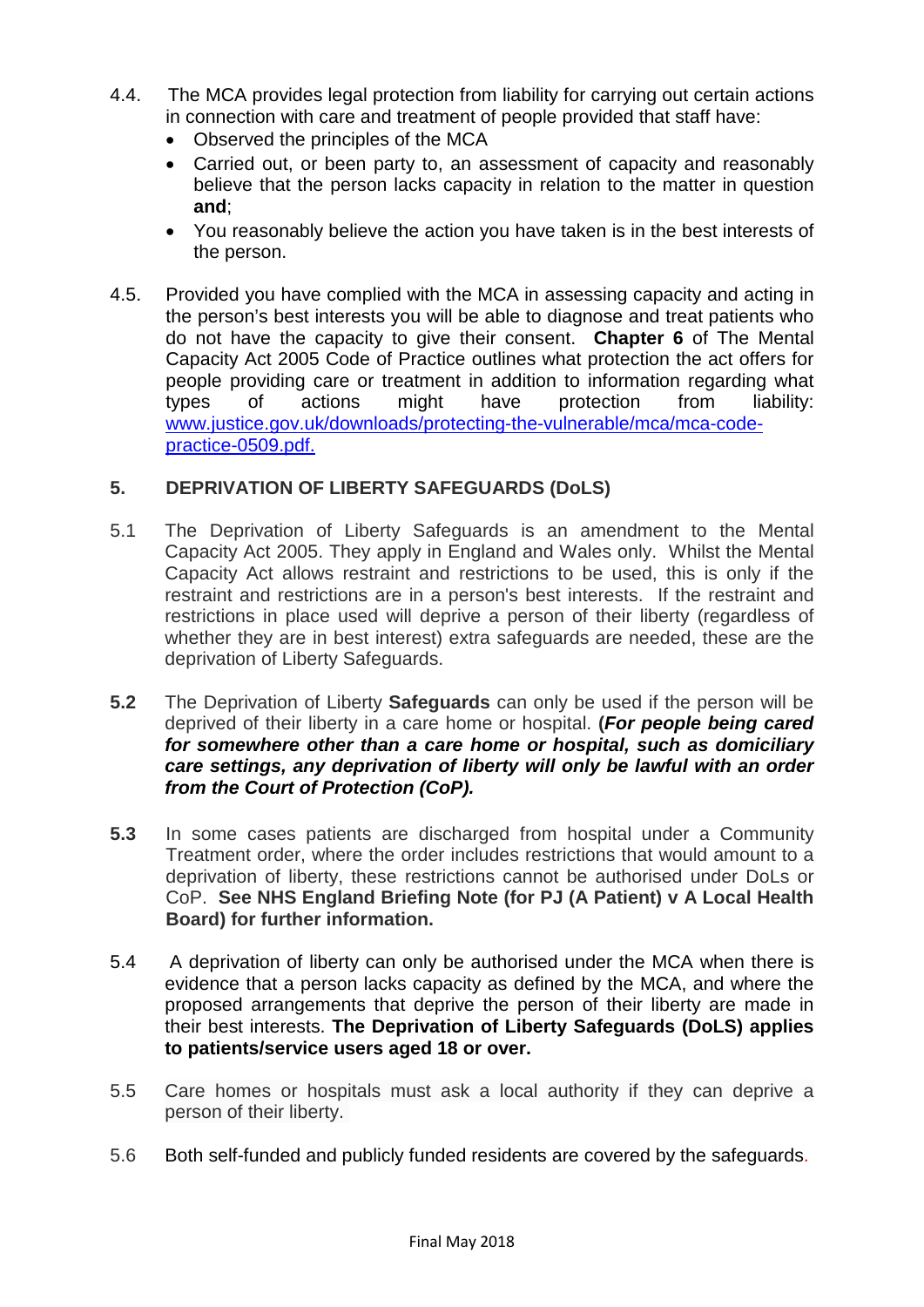- 5.7 All providers and commissioners of health and social care must therefore have a good understanding of the MCA. This will ensure that appropriate assessments of capacity are carried out and that decisions made for those who lack the required mental capacity are made in their best interests. Any situation calling for a request for authorisation under the Deprivation of Liberty Safeguards must first meet the requirements of the MCA.
- 5.8 The Deprivation of Liberty safeguards (DoLS) provides a legal protective framework for those vulnerable/at risk people who are deprived of their liberty who are not detained under the Mental Health Act 2005 and require therapeutic care, including any care that involves restriction or restraint. DoLS sets out a process which must be followed if deprivation of liberty is being considered as a necessary requirement in order to provide effective care or treatment of an individual who lacks mental capacity and no other legal authority exists.
- 5.9 DoLS itself is a legal mechanism to protect an individual who requires therapeutic care including any care that involves restriction or restraint, being provided.
- 5.10 The DoLS apply to people who lack capacity to consent to care or treatment The aim of the safeguards is to:
	- Ensure people are given the care they need in the least restrictive way
	- Prevent decisions being made to suit the care home or hospital rather than the needs of the adult at risk
	- Provide safeguards for adults at risk
	- Provide the rights to individuals to challenge unlawful restrictions against the person's will.

## **6 SUPREME COURT RULING: CHESHIRE WEST**

- 6.1 What constitutes a deprivation of liberty? The *P v Cheshire West and Chester Council and another and P and Q v Surrey County Council* Supreme Court judgment of 19 March 2014 clarified an "acid test" for what would constitute a Deprivation of Liberty.
- 6.2 The acid test, as set out in the Judgement is met when:
	- The individual lacks the capacity to consent to their care/treatment arrangements
	- Are under continuous supervision and control
	- Are not free to leave.
	- All three elements must be present for the acid test to be met.
- 6.3 The Supreme Court did not define "continuous supervision and control", but it is clear that they were concerned with whether carers were in effect exercising control over every aspect of the person's life. The Court did not precisely define "not free to leave", but their concern related to the extent to which carers control when and where the person can go.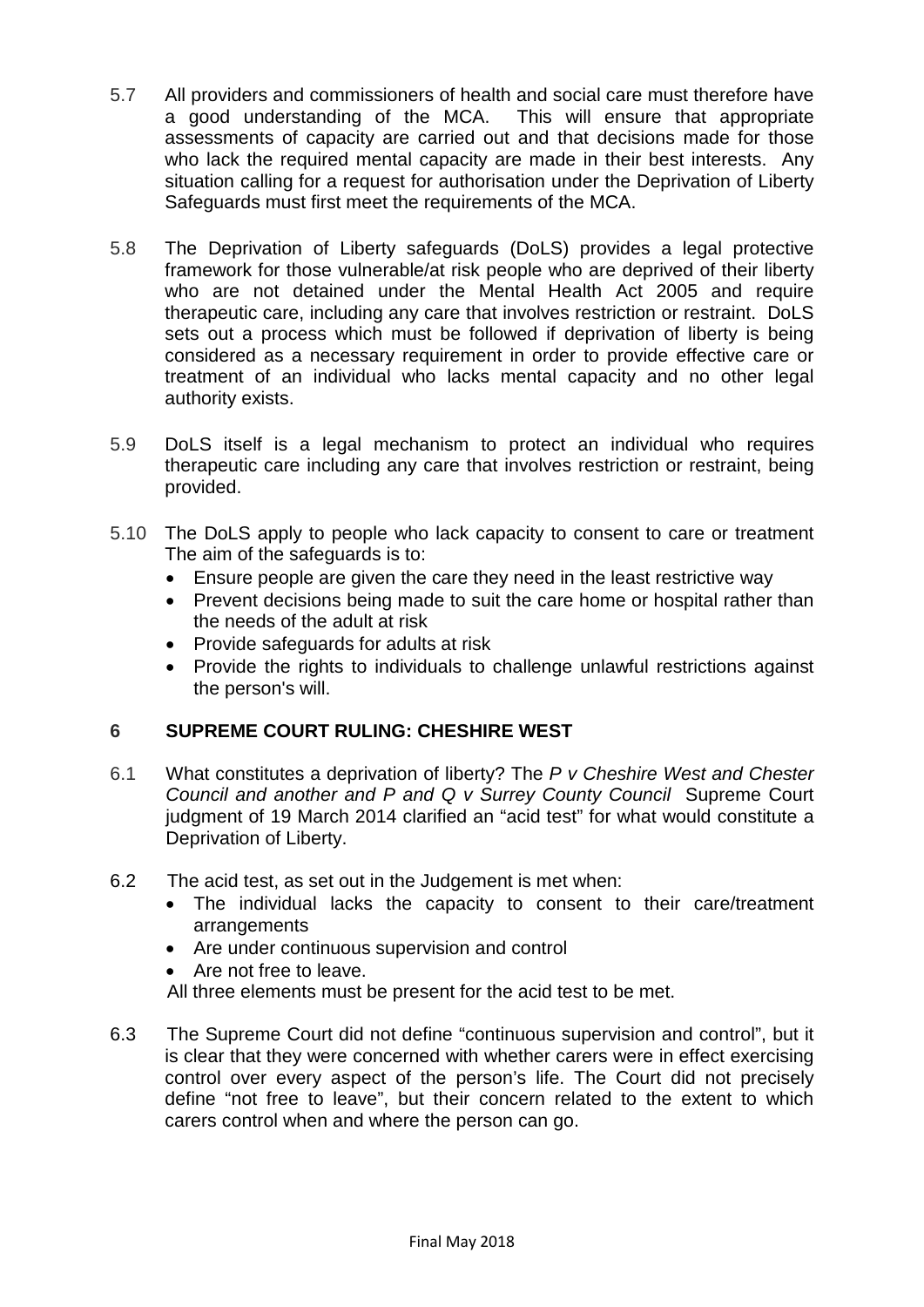- 6.5 The person's compliance or lack of objection to the proposed care/ treatment and the reason or purpose behind a particular placement is not relevant to where or not they are being deprived of their liberty, nor is the relative normality of the placement, given the person's needs.
- 6.6 Therefore, the starting point to consider for each patient is:
	- Do they have capacity to decide on where to reside for the purpose of the care/treatment they require?
	- In considering the individuals best interests within the meaning of the DoL Code of Practice and looking at current care interventions, is there a less restrictive means of providing the care/treatment that would not constitute a deprivation of liberty?
	- If the answer to both the questions above is 'No' and you feel that they meet the Acid test then it is more likely that the individual is being deprived of their liberty. In these instances, the provider of care should apply for a DoLS authorisation.
	- Deprivation of Liberty Safeguards forms and guidance can be found at [https://www.gov.uk/government/publications/deprivation-of-liberty](https://www.gov.uk/government/publications/deprivation-of-liberty-safeguards-forms-and-guidance)[safeguards-forms-and-guidance](https://www.gov.uk/government/publications/deprivation-of-liberty-safeguards-forms-and-guidance)

# **7. LEGISLATION/GUIDANCE**

- 7.1. Various legislation and guidance is published that is relevant to this policy:
	- The Mental Capacity Act 2005
	- The Mental Capacity Act: Code of Practice
	- Deprivation of Liberty Safeguards (DoLS): Code of Practice
	- The Mental Health Act 2003
	- The Human Rights Act 1998
	- The European Convention on Human Rights
	- The Care Act 2014
	- NHS Accountability Framework 2015
	- Supreme Court Ruling handed: 19th March 2014. P v Cheshire West and Chester Council and another" and "P and Q v Surrey County Council".
	- The Equality Act 2010

## **8. ACCOUNTABILITIES, RESPONSIBILITIES AND GOVERNANCE**

- 8.1 The Managing Director for the respective CCG is the chief officer accountable within their own organisation. They are responsible for ensuring that the CCG is able to discharge its duties in relation to the Mental Capacity Act 2005 both within the CCG and across the local health economy through the CCG's commissioning arrangements. This role is supported by the Director of Nursing and Quality/ Chief Nurse and Quality Officer who holds delegated responsibility.
- 8.2 **Responsibilities of the Director of Nursing and Quality/Chief Nurse and Quality Officer:** The Director of Nursing and Quality/Chief Nurse and Quality Officer is the senior officer with lead responsibility for safeguarding children and vulnerable adults within each CCG. This role includes the responsibility of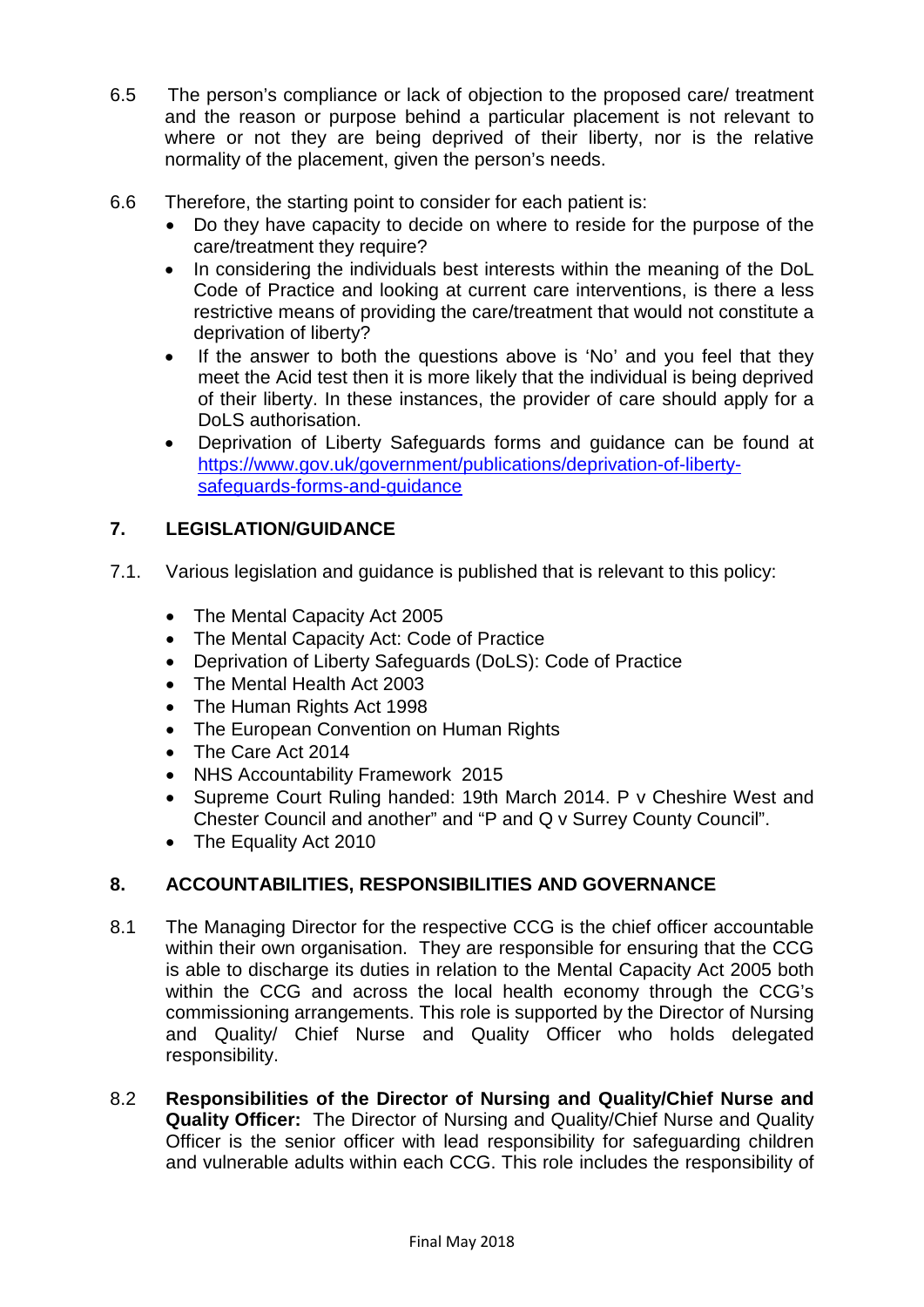overseeing the discharge of the CCG's responsibility in relation to the Mental Capacity Act 2005.

- 8.2.1 The Director of Nursing and Quality/Chief Nurse and Quality Officer will:
	- Ensure arrangements are in place to support the implementation and monitoring of this policy
	- Ensure safeguarding reports are provided to the Leicester City Integrated Governance Committee, East Leicestershire and Rutland Integrated Governance Committee and West Leicestershire and Rutland Quality and Performance meeting
	- Represent the CCG as a member of the Leicester Safeguarding Children Board and Adult Board
	- Ensure appropriate training and support is made available to the Designated Mental Capacity Act Lead and the Deputy Lead (Head of Adult Safeguarding), to enable them to effectively conduct their roles.

## 8.3 **Responsibilities of the Safeguarding Group:**

- 8.3.1 The Safeguarding Group reports into the Quality and Clinical Governance Committee.
	- The Safeguarding Group meets bi-monthly and receives a report from the CCG Hosted Safeguarding Team to enable the CCGs to be informed of the performance monitoring of CCG, commissioned services, local arrangements and be advised of emerging safeguarding risks and actions required to mitigate those risks.

#### 8.4 **Responsibilities of the CCG:**

- The CCG is responsible for ensuring the organisation has a named Designated Mental Capacity Act Lead who will be proficient in this area and is able to provide the necessary direction and expertise required.
- The CCG will establish governance and assurance reporting arrangements through existing channels for Continuing HealthCare Quality and Performance management, and provider services to ensure the principles of the Mental Capacity Act, Deprivation of Liberty Safeguards and Cheshire West Ruling are robustly embedded in practice, including for those CHC patients with particular focus on those living at home/supported living.
- Ensure contract monitoring agreements with providers' evidence the adoption of the new acid test.
- Ensure the CCG has appropriate insurance arrangements in place to cover any liability and/or litigation costs should they arise.
- Ensure appropriate training with regard to the Mental Capacity Act 2005 and its effective implementation is available to CCG staff as required.
- Ensure provider contracts specify compliance with MCA and DoLS legislation and that commissioned services are supported and contract monitored for compliance with MCA.
- Ensure MCA leads work within the health and social care economies to influence local thinking and practice around MCA.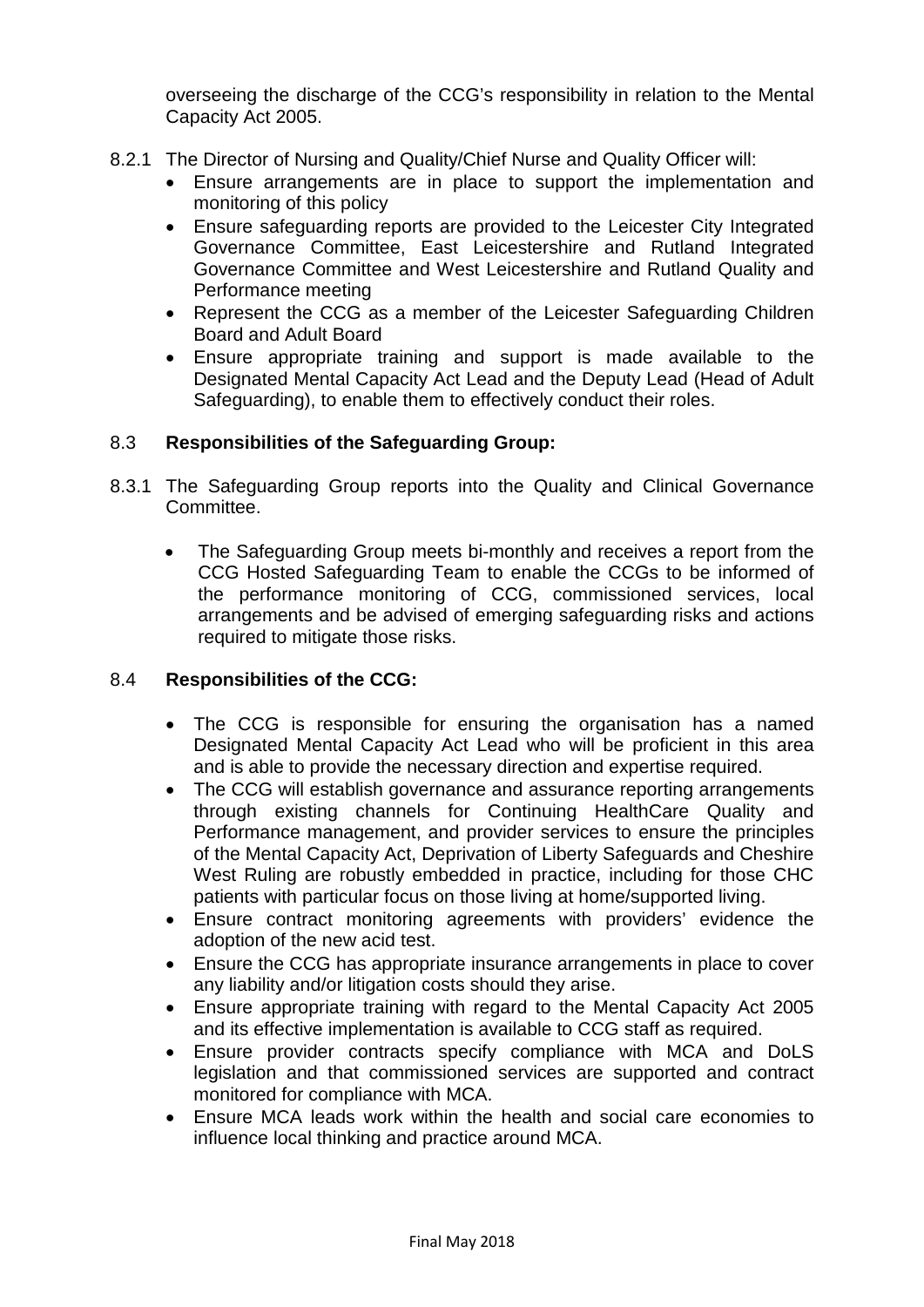- Ensure best practice around MCA is promoted, implemented and monitored both within the CCG and within commissioned provider services, including those funded via voluntary grant.
- Engage with the local Safeguarding Adults Board and its sub groups.
- Have clear lines of accountability which are visible through robust governance arrangements.
- Ensure learning from cases is used to inform future commissioning and practice.

## 8.5 **Role of the Designated MCA Lead:**

- The Designated Nurse for Safeguarding Adults within the CCG Hosted Safeguarding Team is the named Designated Mental Capacity Act Lead for the three Clinical Commissioning Groups, supported by the Head of Safeguarding Adults Ultimate responsibility will remain with organisations' Director of Nursing and Quality/Chief Nurse and Quality Officer.
- The Designated Mental Capacity Act Lead will take on a strategic, professional advisory lead on all aspects of the health service contribution to the implementation of the MCA (including DoLs) across the area within which the CCG commissions services, and includes all health providers. The named lead supported by the Head of Adult Safeguarding will provide expert advice or source the expertise if required for the CCG on requirements that will inform the commissioning and strategic development of the MCA to ensure high quality service provision for patients lacking capacity. The Designated Mental Capacity Act Lead will also have a role in highlighting the extent to which the CCG and the services commissioned, are compliant with the MCA through undertaking audit where required, via CCG Quality visits reporting, completion of NHSE and local SAT (which includes MCA) and providing or securing the provision of training.
- The Designated Mental Capacity Act Lead and/or deputy will provide support and advice to clinicians in individual cases and supervision for staff in areas where these issues may be particularly prevalent and /or complex.
- Work with local agencies to provide joint strategic leadership on MCA and DoLS in partnership with Local Authorities, provider organisations, CQC and the police.

#### 8.6 **Responsibilities CCG staff:**

- All managers must ensure that their staff (employed, contracted or volunteers) are aware of this policy and know how to access it. Managers should also ensure the implementation of the policy in accordance with their line of responsibility and accountability.
- All staff employed by the CCG must be aware of their responsibilities with respect to the MCA, in particular:
- Staff in clinical roles should access MCA training as agreed with their line manager/safeguarding Lead.
- Professionals must remember that the deprivation of liberty authorisations and Court of Protection orders under DoLS in the Mental Capacity Act 2005 are rooted in the principles of that Act. DoLS exists to provide protection to individuals, to safeguard these individuals when a deprivation of liberty is an unavoidable part of a best interests care plan. Individuals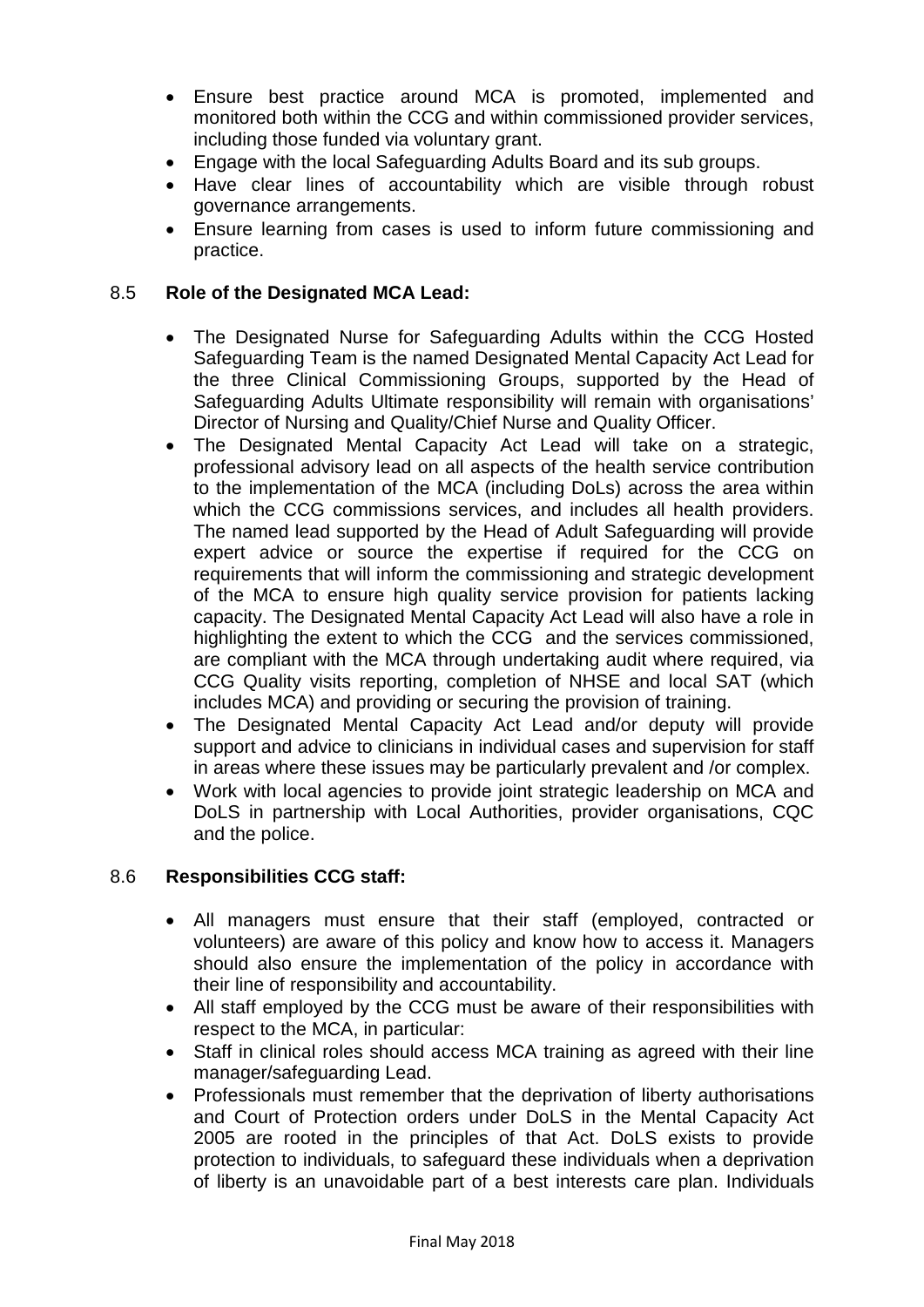who are identified as potentially deprived of their liberty must be considered on a case-by-case basis and all appropriate steps taken to remove the risk of a deprivation of liberty where possible. The emphasis should be on empowerment and enablement.

- **For those staff who are designing and implementing new care** and treatment plans for individuals lacking capacity, these staff should be alert to any restrictions and restraint which may be of a degree or intensity that mean an individual is being, or is likely to be, deprived of their liberty and:
- Take steps to review existing care and treatment plans for individuals lacking capacity to determine if there is a deprivation of liberty (following the revised test supplied by the Supreme Court).
- Where a potential deprivation of liberty is identified, a full exploration of the alternative ways of providing the care and/ or treatment should be undertaken, in order to identify any less restrictive ways of providing that care which will avoid a deprivation of liberty.
- Where the care/ treatment plan for an individual lacking capacity will unavoidably result in a deprivation of liberty judged to be in that person's best interests, this must be authorised.
- Staff should alert potential deprivation of liberty to the Local Authority, and for fully health funded patients also the CCG.
- Staff who are not responsible for designing and implementing care packages but may see patents in a clinical capacity should also report any potential deprivations of liberty as described in the above point.
- Where required professionals should refer for an Independent Mental Capacity Advocate (IMCA) where required. **Chapter 10** of The Mental Capacity Act 2005 Code of Practice the role of the MCA and when an IMCA referral will be required: [www.justice.gov.uk/downloads/protecting](http://www.justice.gov.uk/downloads/protecting-the-vulnerable/mca/mca-code-practice-0509.pdf)[the-vulnerable/mca/mca-code-practice-0509.pdf.](http://www.justice.gov.uk/downloads/protecting-the-vulnerable/mca/mca-code-practice-0509.pdf)

#### 8.7 **Responsibilities of Providers:**

- Provider organisations are responsible for: ensuring compliance with MCA legislation (including DoLS) within and across their organisation.
- The Care Quality Commission (CQC) Standards for safeguarding require providers who are regulated to comply with standards around the MCA and have the evidence of organisational compliance ready for inspections that may occur in due course.
- They must ensure that there is clarity as to who holds corporate responsibility for MCA and DoLS functions within the organisation, and that appropriate governance and safeguarding systems are in place to deliver best practice.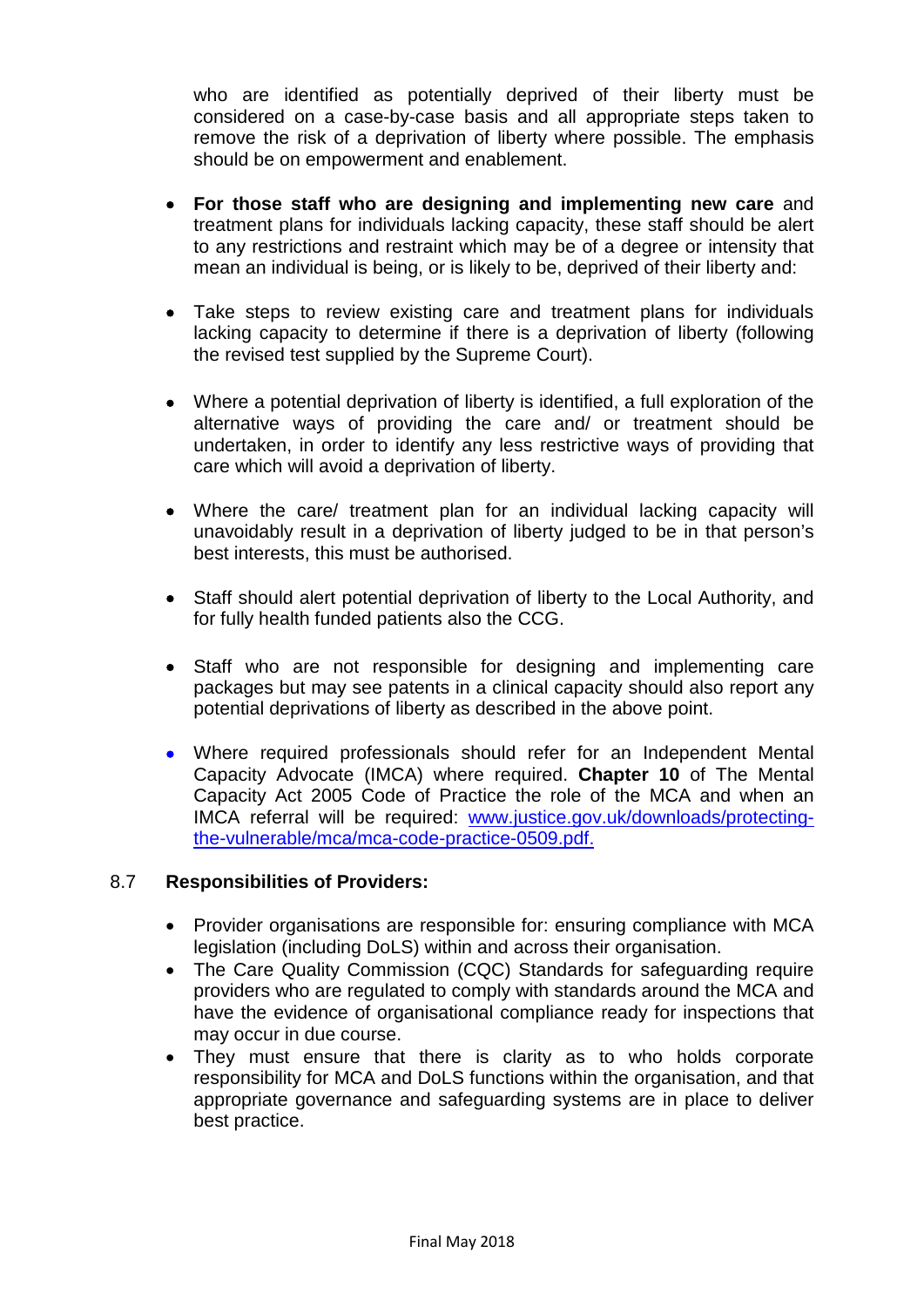- All providers must have a MCA lead that is responsible for providing support and advice to clinicians in individual cases and supervision for staff in areas where these issues may be particularly relevant and/or complex.
- GP practices are required to have a lead for safeguarding and MCA, who should work closely with the Named GP and Designated Safeguarding professionals.
- All providers must be in a position to provide assurance to the CCG that their responsibilities with respect to MCA are being safely discharged.
- The CCG will oversee these responsibilities with commissioned services via quarterly monitoring processes.

## **9 INFORMATION GOVERNANCE**

- 9.1 The CCG will comply with the following rules of information sharing:
	- The General Data Protection Regulation 2016 (GDPR). The GDPR is not a barrier to sharing information, but provides a framework to ensure that personal information about living persons is shared appropriately.
	- Be open and honest with the person (and/or their family where appropriate) from the outset about why, what, how and with whom information will, or could be shared, and seek their agreement, unless it is unsafe or inappropriate to do so.
	- Seek advice if you are in any doubt, without disclosing the identity of the person where possible.
	- Sharing with consent is the preferred route and, where possible respects the wishes of those who do not consent to sharing confidential information. You may still share information without consent if you believe the patient lacks capacity under the MCA or if you feel that it is in the public interest. You will need to base your judgement on the facts of the case and to document the reasons as to why.
	- Consider safety and well-being: Base your information sharing decisions on considerations of the safety and well-being of the person and others who may be affected by their actions.
	- Necessary, proportionate, relevant, accurate, timely and secure: Ensure that the information you share is necessary for the purpose for which you are sharing it, is shared only with those people who need to have it, is accurate and up-to-date, is shared in a timely fashion, and is shared securely.
	- Keep a record of your decision and the reasons for it whether it is to share information or not. If you decide to share, then record what you have shared, with whom and for what purpose.

#### **10 ADVICE AND SUPPORT**

10.1 Should a clinician have concerns relating to MCA/deprivation of liberty regarding a patient in their own home/care home then he/she can contact the LLR CCG Hosted Safeguarding Team for advice on 0116 295 1433.

#### **11 POLICY GOVERNANCE AND MONITORING**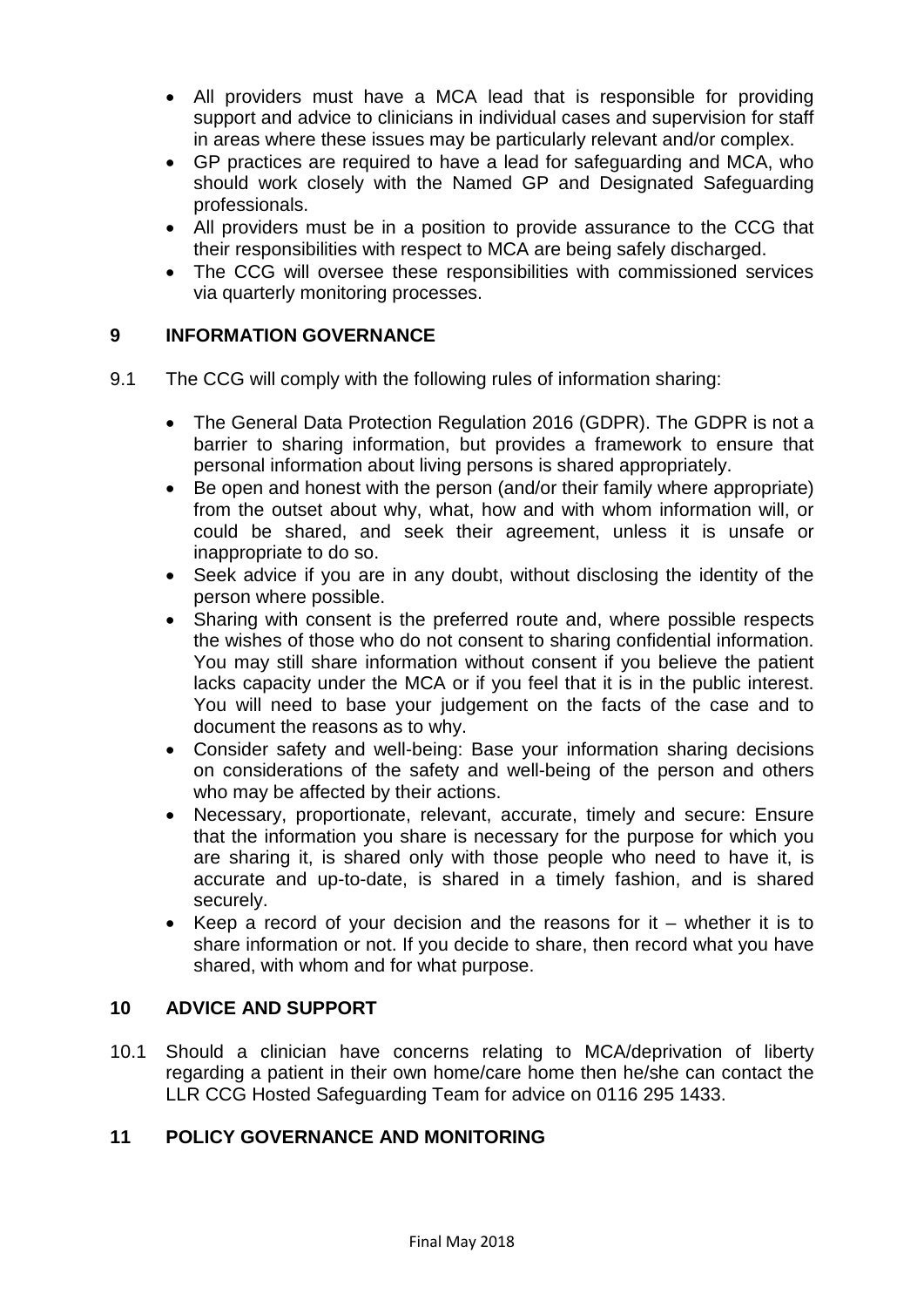- 11.1 This policy will be reviewed every three years. It will be the responsibility of the CCG Safeguarding Team to:
	- Identify a suitable reviewer;
	- Ensure that the review is conducted:
	- Ensure that required changes are made.
- 11.2 Changes may be required as a result of legislation, national or local guidance, findings of Case Reviews, recommendations of audits or from other sources.
- 11.3 The LLR CCG Hosted Safeguarding Team will monitor the effectiveness of MCA/DoL practice on behalf of the CCG Safeguarding Group. This will inform any necessary changes to the policy.

## **12 DUE REGARD**

- 12.1 The CCG is committed to all processes that safeguard children and adults and promote their welfare and aims to commission safeguarding services that will ensure equal access to all children and young people, regardless of:
	- Gender
	- Gender Reassignment
	- Pregnancy
	- Race
	- Religion and Belief
	- Marriage/Civil Partnership
	- Sexual Orientation
	- Deprivation
	- Disability.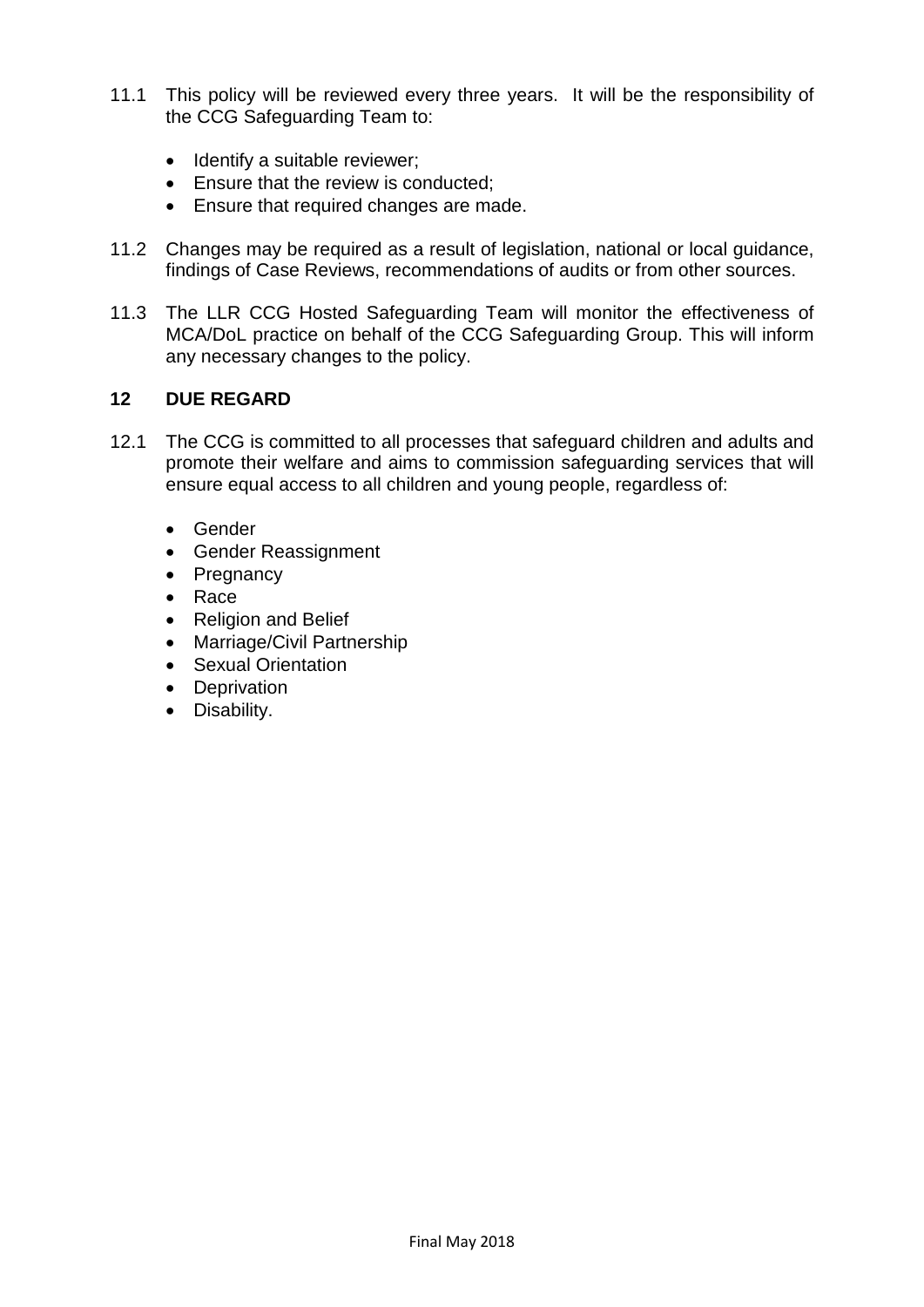# **APPENDIX 1**

## **References**

Mental Capacity Act 2005 [http://webarchive.nationalarchives.gov.uk/+/www.dh.gov.uk/en/SocialCare/Delivering](http://webarchive.nationalarchives.gov.uk/+/www.dh.gov.uk/en/SocialCare/Deliveringadultsocialcare/MentalCapacity/MentalCapacityAct2005/index.htm) [adultsocialcare/MentalCapacity/MentalCapacityAct2005/index.htm](http://webarchive.nationalarchives.gov.uk/+/www.dh.gov.uk/en/SocialCare/Deliveringadultsocialcare/MentalCapacity/MentalCapacityAct2005/index.htm)

Code of Practice (2007) for Mental Capacity Act 2005 (2007) [http://www.legislation.gov.uk/ukpga/2005/9/pdfs/ukpgacop\\_20050009\\_en.pdf](http://www.legislation.gov.uk/ukpga/2005/9/pdfs/ukpgacop_20050009_en.pdf)

General Data Protection Regulation 2016 (GDPR)<https://www.eugdpr.org/>

The DOLS Code of Practice:

[http://webarchive.nationalarchives.gov.uk/20130107105354/http:/www.dh.gov.uk/en/](http://webarchive.nationalarchives.gov.uk/20130107105354/http:/www.dh.gov.uk/en/Publicationsandstatistics/Publications/PublicationsPolicyAndGuidance/DH_085476) [Publicationsandstatistics/Publications/PublicationsPolicyAndGuidance/DH\\_085476](http://webarchive.nationalarchives.gov.uk/20130107105354/http:/www.dh.gov.uk/en/Publicationsandstatistics/Publications/PublicationsPolicyAndGuidance/DH_085476)

Deprivation of Liberty Safeguards: A guide for hospitals and care homes: [http://webarchive.nationalarchives.gov.uk/20130107105354/http:/www.dh.gov.uk/en/](http://webarchive.nationalarchives.gov.uk/20130107105354/http:/www.dh.gov.uk/en/Publicationsandstatistics/Publications/PublicationsPolicyAndGuidance/DH_094348) [Publicationsandstatistics/Publications/PublicationsPolicyAndGuidance/DH\\_094348](http://webarchive.nationalarchives.gov.uk/20130107105354/http:/www.dh.gov.uk/en/Publicationsandstatistics/Publications/PublicationsPolicyAndGuidance/DH_094348)

Deprivation of Liberty Safeguards: A guide for relevant person's representatives: [http://webarchive.nationalarchives.gov.uk/20130107105354/http:/www.dh.gov.uk/en/](http://webarchive.nationalarchives.gov.uk/20130107105354/http:/www.dh.gov.uk/en/Publicationsandstatistics/Publications/PublicationsPolicyAndGuidance/DH_094346) [Publicationsandstatistics/Publications/PublicationsPolicyAndGuidance/DH\\_094346](http://webarchive.nationalarchives.gov.uk/20130107105354/http:/www.dh.gov.uk/en/Publicationsandstatistics/Publications/PublicationsPolicyAndGuidance/DH_094346)

Making Decisions: The Independent Mental Capacity Advocate (IMCA) service

Supreme Court Ruling handed down 19<sup>th</sup> March 2014. P v Cheshire West and Chester Council and another" and "P and Q v Surrey County Council".

[http://supremecourt.uk/decided-cases/docs/UKSC\\_2012\\_0068\\_Judgment.pdf](http://supremecourt.uk/decided-cases/docs/UKSC_2012_0068_Judgment.pdf)

Care Quality Commission (2009) Guidance about compliance*:* Essential Standards of Quality and Safety

Safeguarding Vulnerable People in the Reformed NHS (2013): Accountability and Assurance Framework. NHS Commissioning board.

[www.justice.gov.uk/protecting-the-vulnerable/](http://www.justice.gov.uk/protecting-the-vulnerable/mental-capacity-act)**mental-capacity-act**

Care and Support Statutory Guidance Issued under the Care Act 2014 Department of Health:

[https://www.gov.uk/government/publications/care-act-statutory-guidance/care-and](https://www.gov.uk/government/publications/care-act-statutory-guidance/care-and-support-statutory-guidance)[support-statutory-guidance](https://www.gov.uk/government/publications/care-act-statutory-guidance/care-and-support-statutory-guidance)

Department of Health Guidance (2015) Response to the supreme Court Judgement/Deprivation of Liberty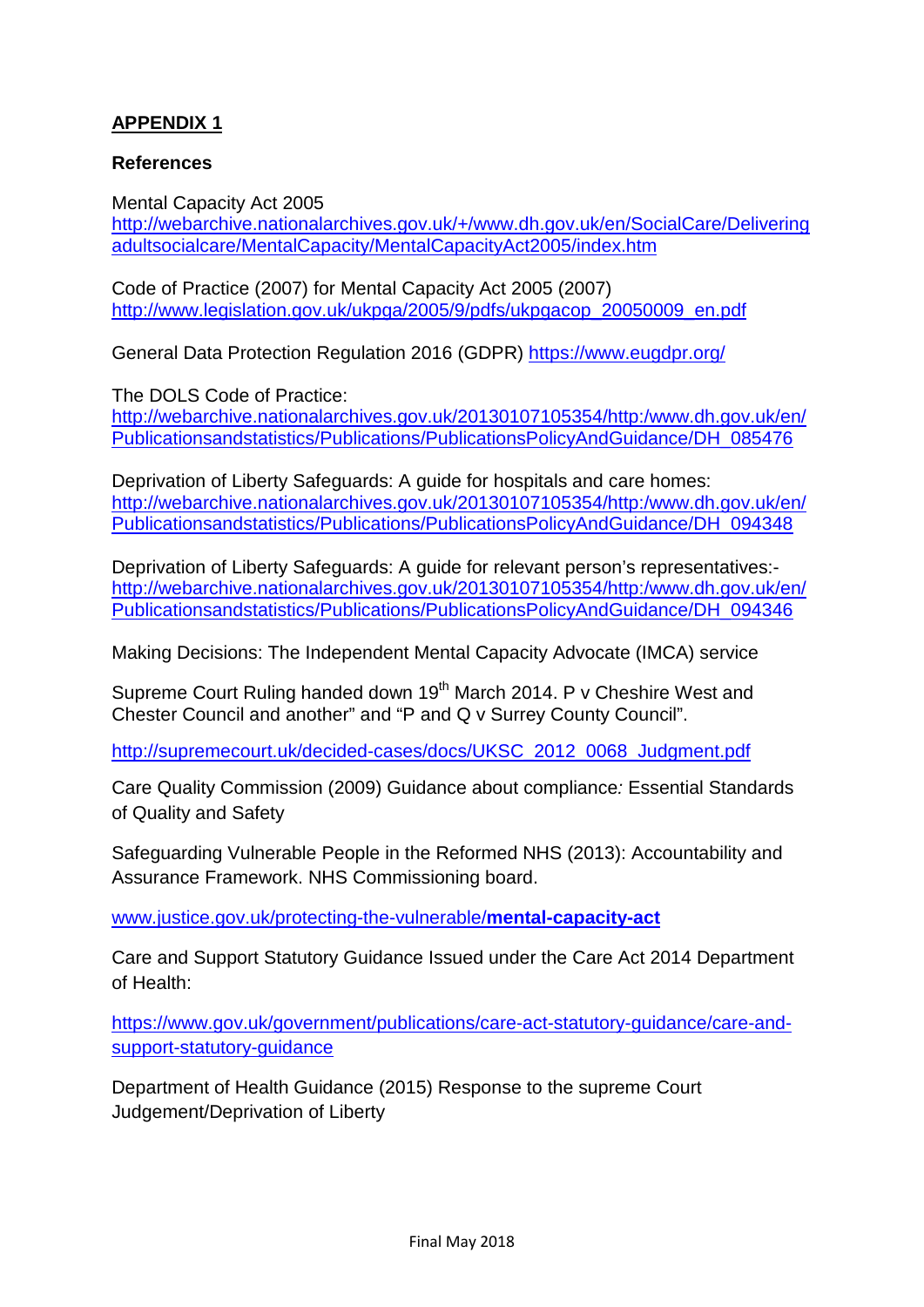# **APPENDIX 2**

### **Due Regard (Equality Analysis)**

To ensure that the CCGs fulfil their legal obligations to comply with the Public Sector Equality Duty, as well as demonstrate best practice, project leads are expected to complete the following Equality Analysis template for all new and reviewed projects, including policies, procedures, strategies and guidelines. The Equality Analysis is a practical tool and should be:

- Carried out as early as possible in the decision making process
- Based on appropriate consultation where possible
- Informing decisions
- Setting out an appropriate level of analysis in proportion to the potential impact of the decision

#### **Title of project:**

**Mental Capacity Act 2005 (MCA) including Deprivation of Liberty Safeguards (DoLS) Policy 2017-2020**

#### **Please give details of project proposals:**

This document defines the Mental Capacity Act (MCA) including Deprivation of Liberty Safeguards (DoLS) Policy 2017-20 for the Leicester City, West Leicestershire and East Leicestershire and Rutland Clinical Commissioning Groups (CCGs).

The Policy illustrates the requirements and compliance with legislative duties to safeguard individuals who lack capacity as defined and assessed under the Mental Capacity Act. It is applicable to all CCG staff and volunteers.

In this policy, the Mental Capacity Act applies to individuals who are 16 or over. The Deprivation of Liberty Safeguards applies to individuals who are 18 or over.

**What consultation and engagement has been undertaken or is planned to take place? If consultation/engagement exercises have been undertaken please provide a summary of the outcome of these and how this will feed into project planning. Provide details of different sections of the community that were involved:**

- Hosted Safeguarding Team
- Safeguarding team Business meeting
- LLR CCG Safeguarding Group
- LLR Local Information Network (MCA/DoLS)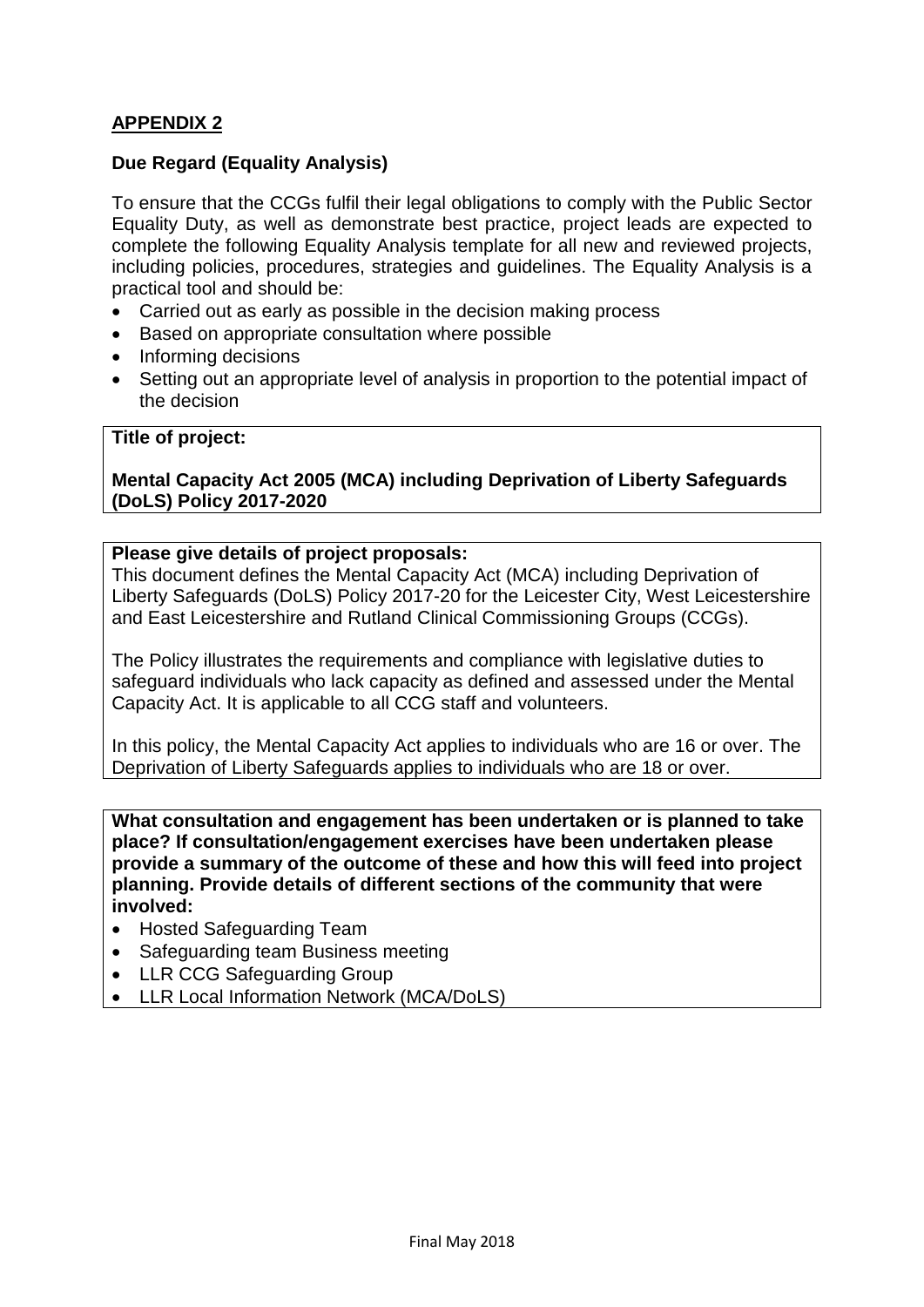## **What equalities monitoring information did you use in your analysis and what were the findings?**

Guidance referred to:

- The Mental Capacity Act 2005
- The Mental Capacity Act: Code of Practice
- Deprivation of Liberty Safeguards (DoLS): Code of Practice
- The Mental Health Act 1983 (as amended 2007)
- The Human Rights Act 1998
- The European Convention on Human Rights
- The Care Standards Act 2003
- The Care Act 2014
- NHS Accountability Framework

Supreme Court Ruling 19<sup>th</sup> March 2014. P v Cheshire West and Chester Council and another" and "P and Q v Surrey County Council".

GDPR -The General Data protection Regulation (2016)

Confidentiality: NHS Code of Practice

LLR LIN Data.

#### **DUE REGARD principles followed:**

- The CCGs are committed to all processes that safeguard adults, children and young people including people who lack capacity and promote their welfare and aims to commission safeguarding services that will ensure equal access to all children and young people, regardless of:
- Gender
- Gender Reassignment
- Pregnancy
- Race
- Religion and Belief
- Marriage and Civil Partnership
- Sexual Orientation
- Deprivation

**The Equality Act 2010 (S147) requires public bodies to pay due regard to equality when making any decisions relating to the shaping of policies, service delivery, or as an employer, to the need to:**

- **1. Eliminate unlawful discrimination, harassment, victimisation, and any other conduct prohibited by the Equality Act 2012.**
- **2. Advance equality of opportunity and**
- **3. Foster good relations between people who share any of the protected characteristics and people who do not share them (note: 2 and 3 do not apply to a marriage and civil partnership).**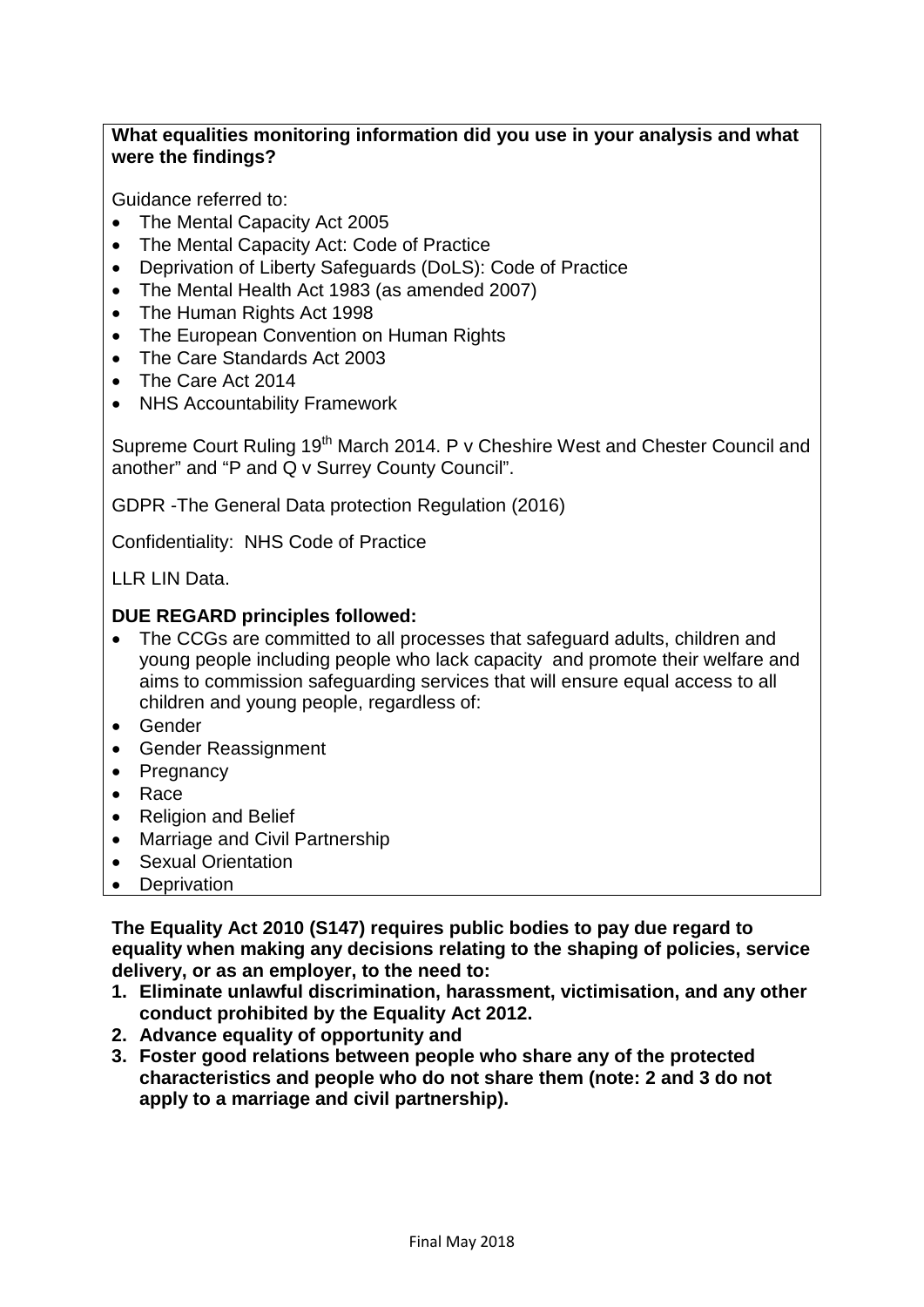**Socio-economic deprivation is not a protected characteristic but included as best practice. In the table below, please describe how the proposals will have a positive or negative impact on service users** 

|                                      | <b>Positive impact</b>                                                                                                                                                                                                                                                                                                                                                                                               | <b>Negative</b><br><b>Impact</b> |
|--------------------------------------|----------------------------------------------------------------------------------------------------------------------------------------------------------------------------------------------------------------------------------------------------------------------------------------------------------------------------------------------------------------------------------------------------------------------|----------------------------------|
| Age                                  | This policy applies to individuals who lack<br>capacity and who are 16 years or older. In<br>addition the Act affords additional protection<br>and safeguards to individuals under the DoLs<br>legal framework who are 18 years of age or<br>above who lack capacity and are required to<br>have care that is the least restrictive and<br>requires the least amount of control and<br>restraint.                    | n/a                              |
| <b>Disability</b>                    | Following the supreme court ruling 19 <sup>th</sup> March<br>2014 (Cheshire west), the state will now have a<br>duty to afford the equivalent level of safeguards<br>and protection to individuals who are deemed to<br>lack capacity and meet the objective test<br>residing in care homes or hospitals but also<br>those living in supported living or own home<br>funded by either health or social care or both. |                                  |
| <b>Gender</b>                        | MCA affords protection for individuals who lack<br>capacity and who are 16 years or older. In<br>addition the Act affords additional protection<br>and safeguards to individuals under the DoLs<br>legal framework who are 18 years of age or<br>above who lack capacity and are required to<br>have care that is the least restrictive and<br>requires the least amount of control and<br>restraint.                |                                  |
| <b>Gender</b><br><b>Reassignment</b> | MCA affords protection for individuals who lack<br>capacity and who are 16 years or older. In<br>addition the Act affords additional protection<br>and safeguards to individuals under the DoLs<br>legal framework who are 18 years of age or<br>above who lack capacity and are required to<br>have care that is the least restrictive and<br>requires the least amount of control and<br>restraint.                |                                  |
| <b>Pregnancy</b><br>and Maternity    | MCA affords protection for individuals who lack<br>capacity and who are 16 years or older. In<br>addition the Act affords additional protection<br>and safeguards to individuals under the DoLs<br>legal framework who are 18 years of age or<br>above who lack capacity and are required to<br>have care that is the least restrictive and<br>requires the least amount of control and<br>restraint.                |                                  |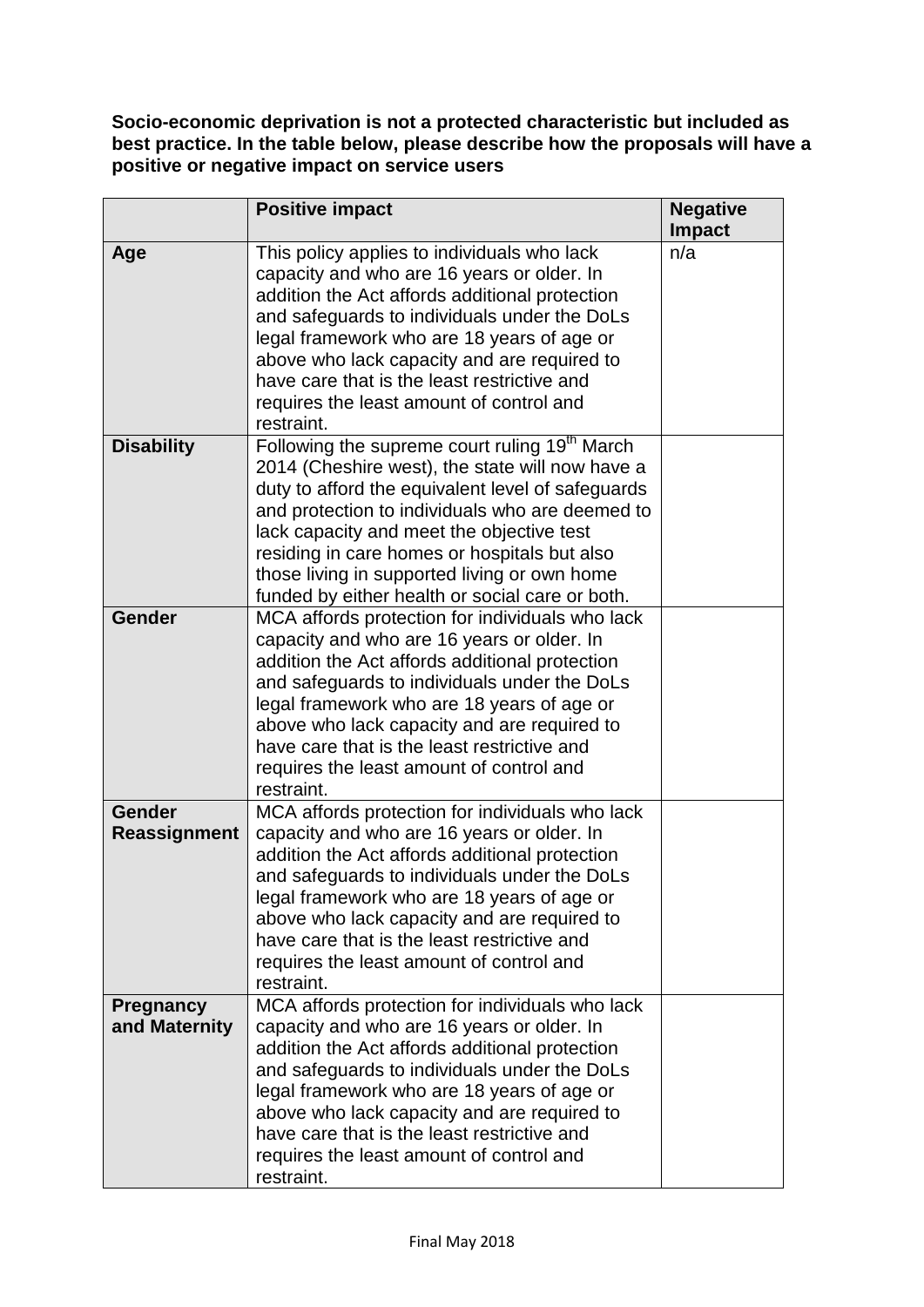|                                                           | <b>Positive impact</b>                                                                                                                                                                                                                                                                                                                                                                                  | <b>Negative</b><br><b>Impact</b> |
|-----------------------------------------------------------|---------------------------------------------------------------------------------------------------------------------------------------------------------------------------------------------------------------------------------------------------------------------------------------------------------------------------------------------------------------------------------------------------------|----------------------------------|
| Race                                                      | MCA affords protection for individuals who lack<br>capacity and who are 16 years or older. In<br>addition the Act affords additional protection<br>and safeguards to individuals under the DoLs<br>legal framework who are 18 years of age or<br>above who lack capacity and are required to<br>have care that is the least restrictive and<br>requires the least amount of control and<br>restraint.   |                                  |
| <b>Religion /</b><br><b>Belief</b>                        | MCA affords protection for individuals who lack<br>capacity and who are 16 years or older. In<br>addition the Act affords additional protection<br>and safeguards to individuals under the DoLs<br>legal framework who are 18 years of age or<br>above who lack capacity and are required to<br>have care that is the least restrictive and<br>requires the least amount of control and<br>restraint.   |                                  |
| <b>Marriage and</b><br><b>Civil</b><br><b>Partnership</b> | MCA affords protection for individuals who lack<br>capacity and who are 16 years or older. In<br>addition the Act affords additional protection<br>and safeguards to individuals under the DoLs<br>legal framework who are 18 years of age or<br>above who lack capacity and are required to<br>have care that is the least restrictive and<br>requires the least amount of control and<br>restraint.   |                                  |
| <b>Sexual</b><br><b>Orientation</b>                       | . MCA affords protection for individuals who lack<br>capacity and who are 16 years or older. In<br>addition the Act affords additional protection<br>and safeguards to individuals under the DoLs<br>legal framework who are 18 years of age or<br>above who lack capacity and are required to<br>have care that is the least restrictive and<br>requires the least amount of control and<br>restraint. |                                  |
| <b>Deprivation</b>                                        | This policy applies to individuals who lack<br>capacity and who are 16 years or older. In<br>addition the Act affords additional protection<br>and safeguards to individuals under the DoLs<br>legal framework who are 18 years of age or<br>above who lack capacity and are required to<br>have care that is the least restrictive and<br>requires the least amount of control and<br>restraint.       |                                  |